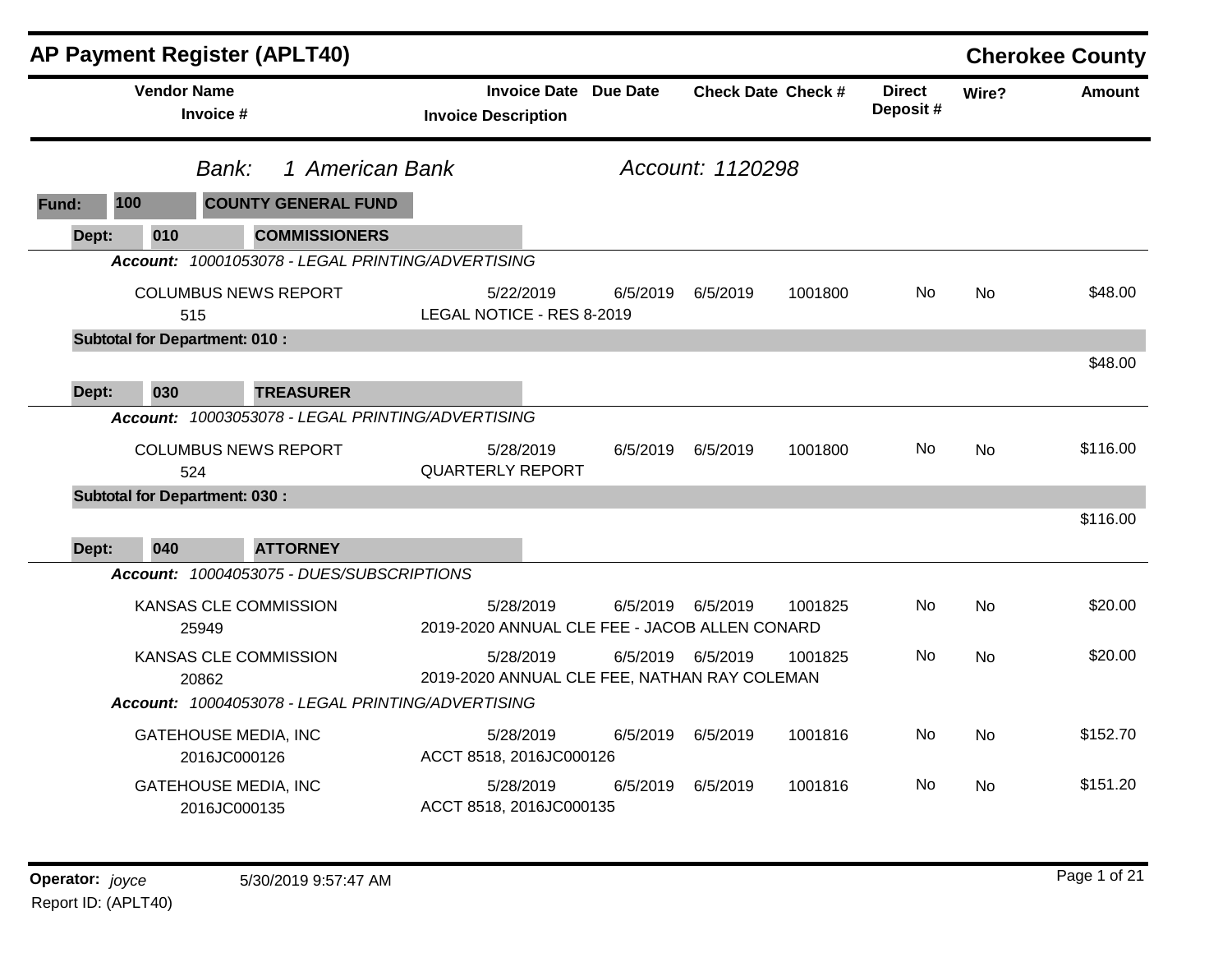|       |                                             | <b>AP Payment Register (APLT40)</b>                                                                                                  |                                                            |          |                           |         |                           |           | <b>Cherokee County</b> |
|-------|---------------------------------------------|--------------------------------------------------------------------------------------------------------------------------------------|------------------------------------------------------------|----------|---------------------------|---------|---------------------------|-----------|------------------------|
|       | <b>Vendor Name</b><br>Invoice #             |                                                                                                                                      | <b>Invoice Date Due Date</b><br><b>Invoice Description</b> |          | <b>Check Date Check #</b> |         | <b>Direct</b><br>Deposit# | Wire?     | <b>Amount</b>          |
|       |                                             | <b>GATEHOUSE MEDIA, INC</b><br>2017JC000104<br>Account: 10004053089 - OTHER CONTRACTUAL                                              | 5/28/2019<br>ACCT 8518, 2017JC000104                       | 6/5/2019 | 6/5/2019                  | 1001816 | No                        | <b>No</b> | \$152.70               |
|       | <b>VERIZON WIRELESS</b>                     | 9830264141                                                                                                                           | 5/28/2019<br>INV 9830264141                                | 6/5/2019 | 6/5/2019                  | 1001861 | No                        | <b>No</b> | \$80.02                |
|       | <b>THOMSON WEST</b>                         | 840202045                                                                                                                            | 5/28/2019<br>INV 840202045                                 | 6/5/2019 | 6/5/2019                  | 1001858 | No.                       | No.       | \$260.09               |
| Dept: | <b>Subtotal for Department: 040:</b><br>060 | <b>SHERIFF &amp; JAIL</b>                                                                                                            |                                                            |          |                           |         |                           |           | \$836.71               |
|       | 86526                                       | Account: 10006053022 - EMPLOYEE UNIFORMS/ACCESSORIES<br>SOUTHERN UNIFORM & EQUIPMENT<br>Account: 10006053025 - PARTS/VEHICLE REPAIRS | 5/22/2019<br><b>INV 86526</b>                              | 6/5/2019 | 6/5/2019                  | 1001852 | No                        | <b>No</b> | \$39.98                |
|       | 703421                                      | NATALINIS AUTOMOTIVE                                                                                                                 | 5/24/2019<br><b>INV 703421</b>                             | 6/5/2019 | 6/5/2019                  | 1001839 | No                        | <b>No</b> | \$29.94                |
|       | 703338                                      | NATALINIS AUTOMOTIVE                                                                                                                 | 5/24/2019<br><b>INV 703338</b>                             | 6/5/2019 | 6/5/2019                  | 1001839 | No.                       | No        | \$102.46               |
|       | 8669                                        | <b>COLUMBUS TIRE &amp; AUTO</b>                                                                                                      | 5/22/2019<br><b>INV 8669</b>                               | 6/5/2019 | 6/5/2019                  | 1001801 | No                        | <b>No</b> | \$22.10                |
|       | 703243                                      | NATALINIS AUTOMOTIVE                                                                                                                 | 5/24/2019<br><b>INV 703243</b>                             | 6/5/2019 | 6/5/2019                  | 1001839 | No                        | No.       | \$52.54                |
|       | 703237                                      | NATALINIS AUTOMOTIVE                                                                                                                 | 5/24/2019<br><b>INV 703237</b>                             | 6/5/2019 | 6/5/2019                  | 1001838 | No                        | <b>No</b> | \$96.13                |
|       | 703071                                      | NATALINIS AUTOMOTIVE                                                                                                                 | 5/22/2019<br><b>INV 703071</b>                             | 6/5/2019 | 6/5/2019                  | 1001838 | No.                       | No.       | \$29.09                |

**Operator:** joyce 5/30/2019 9:57:47 AM **Page 2 of 21** Report ID: (APLT40)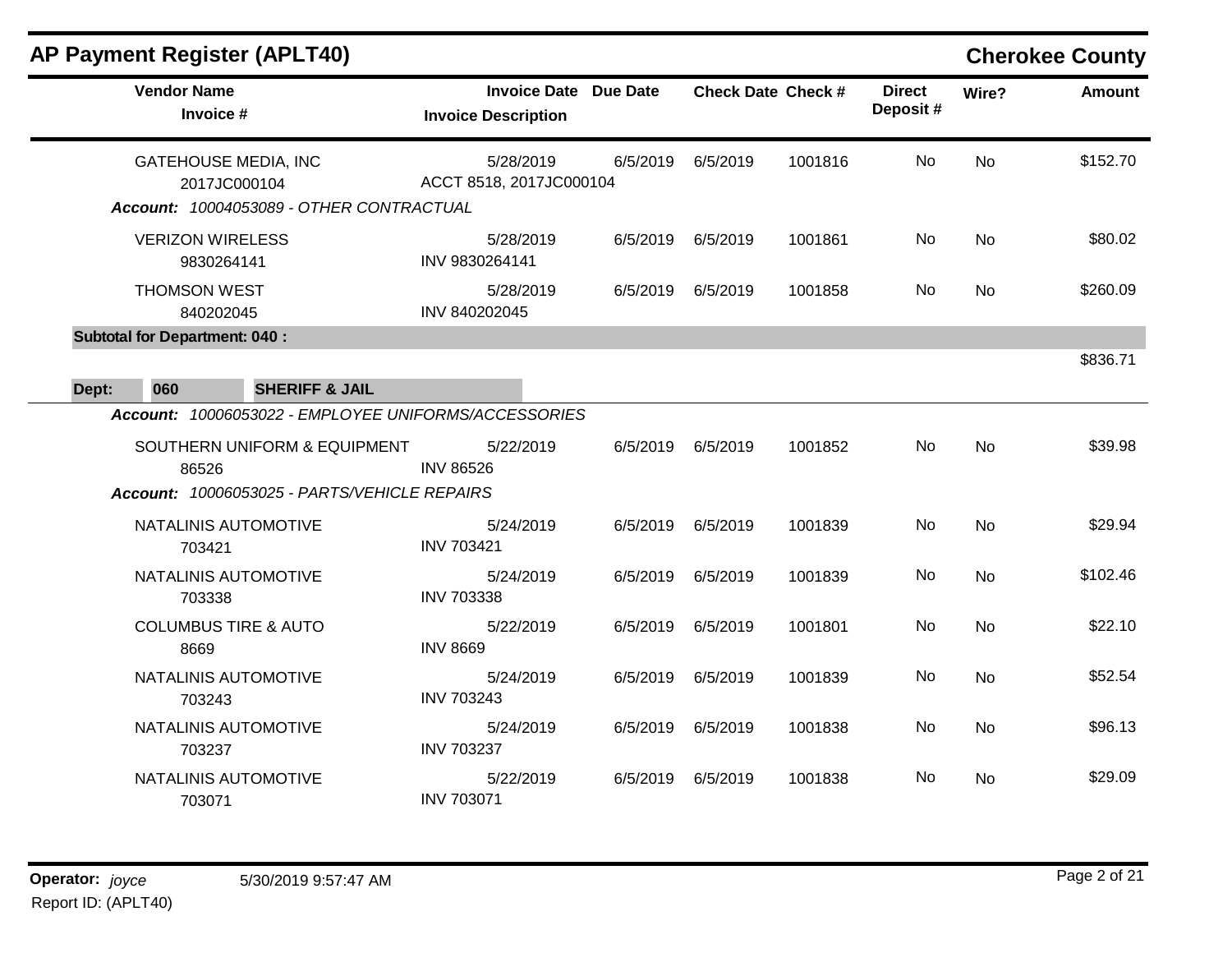| <b>AP Payment Register (APLT40)</b>                                                                                        |                                                            |          |                           |         |                           |           | <b>Cherokee County</b> |
|----------------------------------------------------------------------------------------------------------------------------|------------------------------------------------------------|----------|---------------------------|---------|---------------------------|-----------|------------------------|
| <b>Vendor Name</b><br>Invoice #                                                                                            | <b>Invoice Date Due Date</b><br><b>Invoice Description</b> |          | <b>Check Date Check #</b> |         | <b>Direct</b><br>Deposit# | Wire?     | <b>Amount</b>          |
| <b>HOLLAND ALIGNMENT</b><br>185723                                                                                         | 5/24/2019<br><b>INV 185723</b>                             | 6/5/2019 | 6/5/2019                  | 1001820 | <b>No</b>                 | <b>No</b> | \$64.95                |
| NATALINIS AUTOMOTIVE<br>702640                                                                                             | 5/22/2019<br><b>INV 702640</b>                             |          | 6/5/2019 6/5/2019         | 1001838 | No                        | No.       | \$49.00                |
| FROST OIL COMPANY<br>0178096                                                                                               | 5/28/2019<br>ORDER 0178096                                 |          | 6/5/2019 6/5/2019         | 1001815 | No                        | No        | \$599.07               |
| Account: 10006053040 - JANITORIAL SUPPLIES<br><b>HENRY KRAFT INC</b><br>283832<br>Account: 10006053068 - OTHER COMMODITIES | 5/24/2019<br><b>INV 283832</b>                             |          | 6/5/2019 6/5/2019         | 1001818 | No                        | <b>No</b> | \$108.34               |
| <b>FARMERS COOPERATIVE ASSOCIATION</b><br>251788<br>Account: 10006053072 - GAS, ELECTRIC, WATER                            | 5/24/2019<br><b>INV 251788</b>                             |          | 6/5/2019 6/5/2019         | 1001812 | No                        | <b>No</b> | \$30.00                |
| PRO SOLUTIONS, LLC<br>2019-04-205<br>Account: 10006053073 - TRANSPORTATION                                                 | 5/22/2019<br>INV 2019-04-205                               |          | 6/5/2019 6/5/2019         | 1001846 | No                        | <b>No</b> | \$223.62               |
| <b>DENNIS OPLOTNIK</b><br>060519 SH<br>Account: 10006053080 - MAINTENANCE/BLDGS & GROUNDS                                  | 5/22/2019<br><b>REIMB TURNPIKE FEES</b>                    |          | 6/5/2019 6/5/2019         | 1001806 | No.                       | <b>No</b> | \$5.00                 |
| <b>BUTCH'S PEST CONTROL SERVICE</b><br>17567670                                                                            | 5/28/2019<br>INV 17567670                                  |          | 6/5/2019 6/5/2019         | 1001778 | No                        | <b>No</b> | \$75.00                |
| <b>CINTAS FIRE PROTECTION</b><br>OD74561753                                                                                | 5/24/2019<br><b>INV OD74561753</b>                         |          | 6/5/2019 6/5/2019         | 1001794 | No                        | <b>No</b> | \$352.17               |
| <b>SMC ELECTRIC SUPPLY</b><br>5033925000                                                                                   | 5/24/2019<br>INV 5033925000                                | 6/5/2019 | 6/5/2019                  | 1001850 | No.                       | <b>No</b> | \$136.52               |
| <b>CDL ELECTRIC</b><br>W95576                                                                                              | 5/24/2019<br><b>INV W95576</b>                             | 6/5/2019 | 6/5/2019                  | 1001782 | No                        | No        | \$320.87               |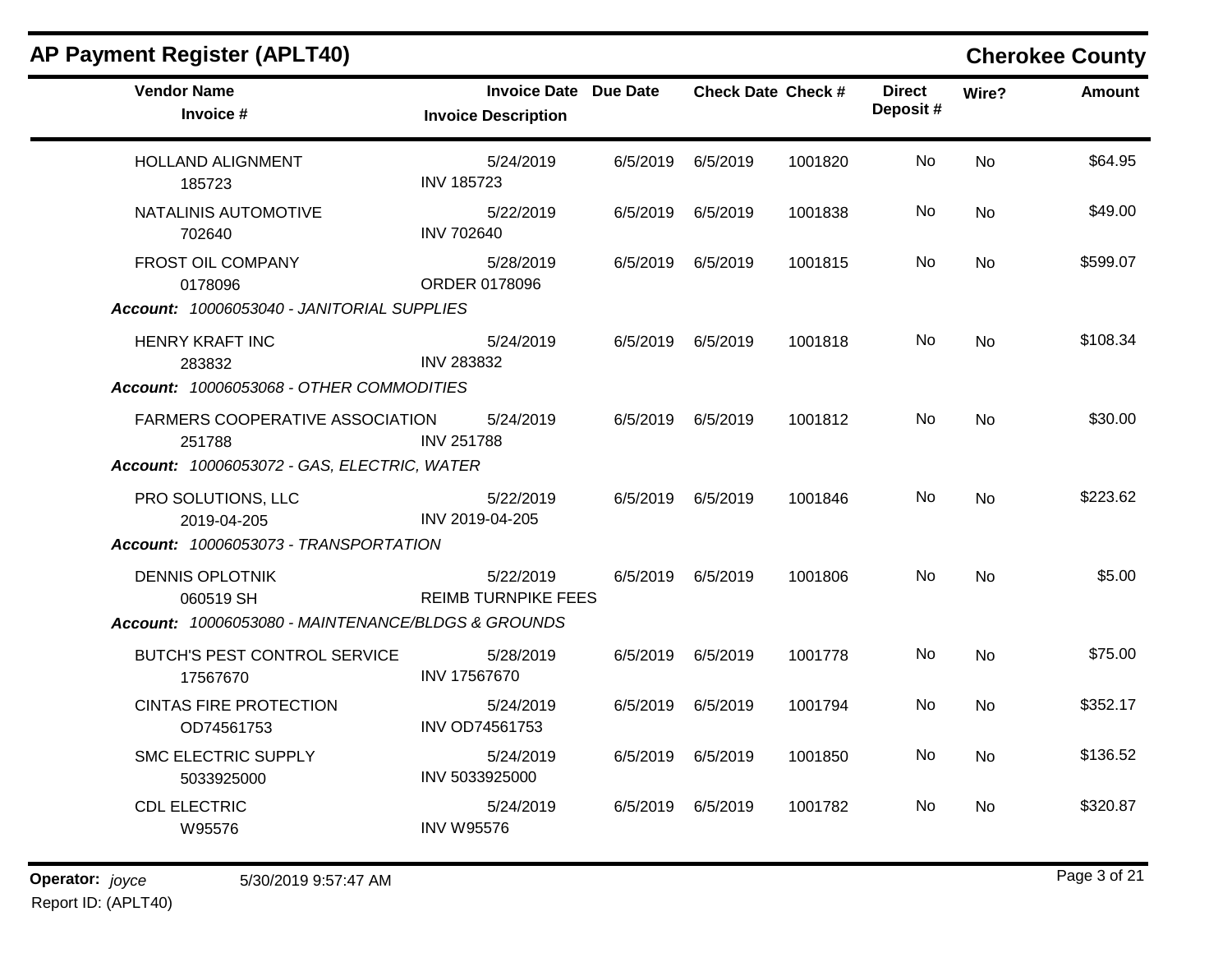| <b>AP Payment Register (APLT40)</b>                                                  |                                                            |          |                   |                           |                           |           | <b>Cherokee County</b> |
|--------------------------------------------------------------------------------------|------------------------------------------------------------|----------|-------------------|---------------------------|---------------------------|-----------|------------------------|
| <b>Vendor Name</b><br>Invoice #                                                      | <b>Invoice Date Due Date</b><br><b>Invoice Description</b> |          |                   | <b>Check Date Check #</b> | <b>Direct</b><br>Deposit# | Wire?     | <b>Amount</b>          |
| Account: 10006053089 - OTHER CONTRACTUAL                                             |                                                            |          |                   |                           |                           |           |                        |
| <b>JIMMY D OBERBECK</b><br>060519<br>Account: 10006053094 - VEHICLES                 | 5/24/2019<br><b>CONTRACT LABOR</b>                         |          | 6/5/2019 6/5/2019 | 1001822                   | No                        | No        | \$156.25               |
| <b>KUSTOM SIGNALS INC</b><br>561496<br>Account: 10006053737 - INMATE PERSONAL ITEMS  | 5/22/2019<br><b>INV 561496</b>                             | 6/5/2019 | 6/5/2019          | 1001828                   | No                        | No        | \$3,429.90             |
| CITY TELE COIN COMPANY INC<br>19495                                                  | 5/24/2019<br><b>INV 19495</b>                              | 6/5/2019 | 6/5/2019          | 1001797                   | No                        | <b>No</b> | \$2,000.00             |
| <b>TURNKEY CORRECTIONS</b><br>114620190515C<br>Account: 10006053786 - INMATE MEDICAL | 5/24/2019<br>INV TKC 114620190515C                         | 6/5/2019 | 6/5/2019          | 1001860                   | No                        | No        | \$1,811.32             |
| MERCY MAUDE NORTON MEM HOSP<br>9400003046503                                         | 5/22/2019<br>NEGOTIATED RATE, 9400003046503                |          | 6/5/2019 6/5/2019 | 1001836                   | No                        | No        | \$86.08                |
| EVAN'S HEALTH MART DRUG<br>060519                                                    | 5/22/2019<br><b>BAND AIDS</b>                              | 6/5/2019 | 6/5/2019          | 1001811                   | No                        | No        | \$19.75                |
| DIRECT BENEFIT SOLUTIONS<br>2019-100                                                 | 5/24/2019<br>INV 2019-100                                  | 6/5/2019 | 6/5/2019          | 1001807                   | No                        | No        | \$1,767.47             |
| CORRECT CARE SOLUTIONS LLC<br>CCS50751                                               | 5/22/2019<br><b>INV CCS 50751</b>                          | 6/5/2019 | 6/5/2019          | 1001803                   | No                        | No        | \$18.00                |
| <b>Subtotal for Department: 060:</b>                                                 |                                                            |          |                   |                           |                           |           |                        |
| 070<br><b>DISTRICT COURT</b><br>Dept:                                                |                                                            |          |                   |                           |                           |           | \$11,625.55            |
| Account: 10007053021 - PRINTING/OFFICE SUPPLIES                                      |                                                            |          |                   |                           |                           |           |                        |
| ETTINGER'S OFFICE SUPPLY<br>5176980                                                  | 5/28/2019<br><b>INV 5176980</b>                            |          | 6/5/2019 6/5/2019 | 1001810                   | No.                       | No        | \$236.99               |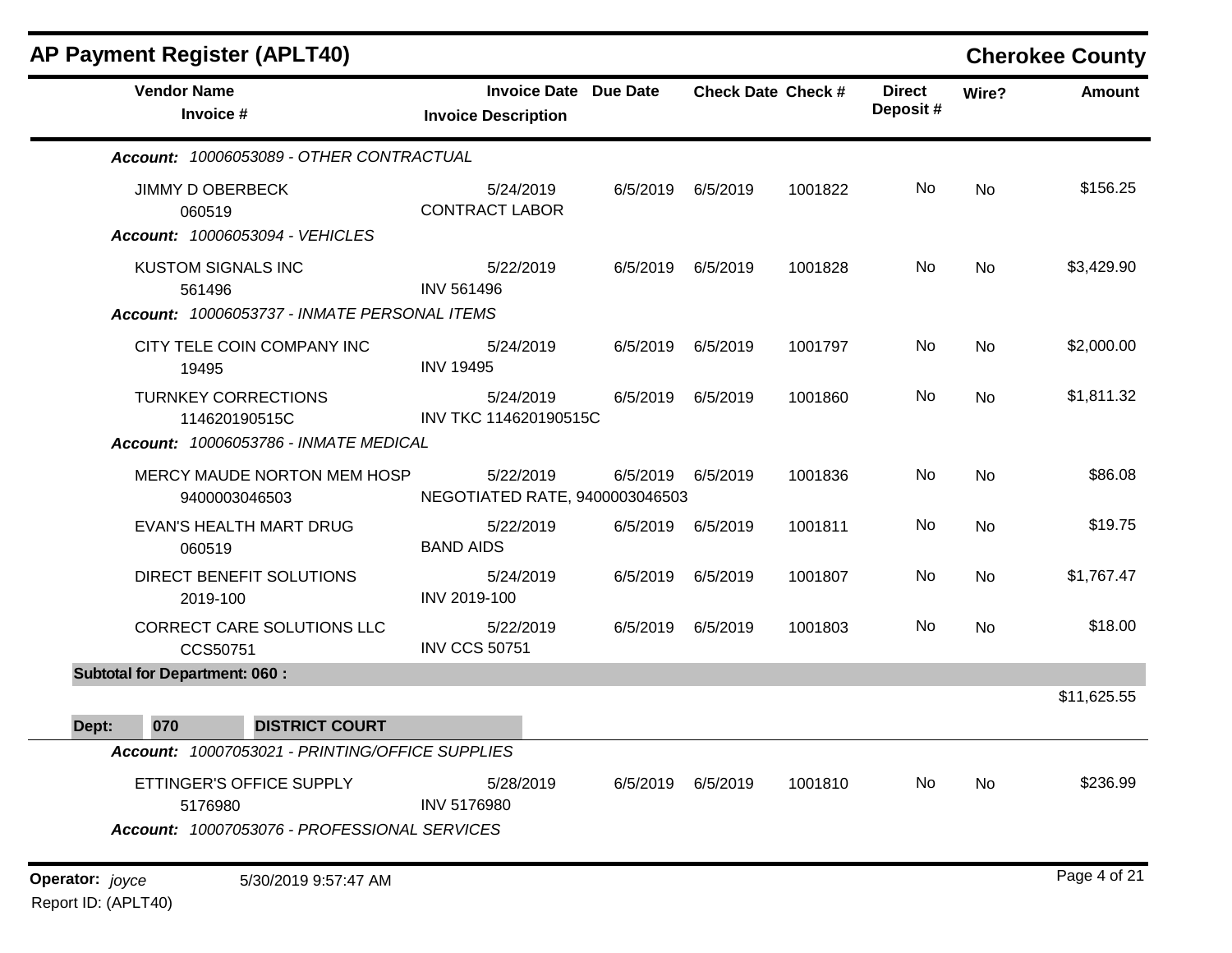| <b>Vendor Name</b><br>Invoice #                                                              | Invoice Date Due Date<br><b>Invoice Description</b> |          | <b>Check Date Check #</b> |         | <b>Direct</b><br>Deposit # | Wire?     | <b>Amount</b> |
|----------------------------------------------------------------------------------------------|-----------------------------------------------------|----------|---------------------------|---------|----------------------------|-----------|---------------|
| <b>LADELL F TURLEY CSR</b><br>2018CR280<br>Account: 10007053078 - LEGAL PRINTING/ADVERTISING | 5/28/2019<br>TRANSCRIPT, 2018CR280                  | 6/5/2019 | 6/5/2019                  | 1001829 | No                         | <b>No</b> | \$140.00      |
| <b>COLUMBUS NEWS REPORT</b><br>424 DC<br>Account: 10007053079 - MAINT/REPAIRS MACH/EQUIP     | 5/28/2019<br><b>CLASSIFIED ADVERTISING</b>          |          | 6/5/2019 6/5/2019         | 1001800 | No.                        | No        | \$42.00       |
| ADVANTAGE COMPUTER ENTERPRISES IN<br>70728<br>Account: 10007053083 - EQUIPMENT LEASE/RENTAL  | 5/28/2019<br><b>INV 70728</b>                       |          | 6/5/2019 6/5/2019         | 1001776 | No.                        | <b>No</b> | \$37.50       |
| <b>STENOGRAPH LLC</b><br>70611<br>Account: 10007053089 - OTHER CONTRACTUAL                   | 5/28/2019<br>CONTRACT MZ106748, CUSTOMER 70611      |          | 6/5/2019 6/5/2019         | 1001855 | No.                        | <b>No</b> | \$389.00      |
| <b>MELANIE BINGHAM</b><br>060519                                                             | 5/28/2019<br>MONTHLY ATTY/CO CONTRACT               | 6/5/2019 | 6/5/2019                  | 1001834 | No                         | <b>No</b> | \$2,750.00    |
| <b>JOANNA L DERFELT</b><br>060519                                                            | 5/28/2019<br>MONTHLY ATTY/CO CONTRACT               | 6/5/2019 | 6/5/2019                  | 1001823 | No                         | <b>No</b> | \$2,750.00    |
| DOUGLAS ROPER STEELE<br>060519                                                               | 5/28/2019<br>MONTHLY ATTY/CO CONTRACT               | 6/5/2019 | 6/5/2019                  | 1001808 | No                         | <b>No</b> | \$2,750.00    |
| CANDACE BREWSTER GAYOSO<br>060519                                                            | 5/28/2019<br>MONTHLY ATTY/CO CONTRACT               | 6/5/2019 | 6/5/2019                  | 1001780 | No                         | No        | \$2,750.00    |
| <b>Subtotal for Department: 070:</b><br>080<br><b>COURTHOUSE</b><br>Dept:                    |                                                     |          |                           |         |                            |           | \$11,845.49   |
| Account: 10008053040 - JANITORIAL SUPPLIES                                                   |                                                     |          |                           |         |                            |           |               |
| ETTINGER'S OFFICE SUPPLY<br>5178140                                                          | 5/22/2019<br><b>INV 5178140</b>                     | 6/5/2019 | 6/5/2019                  | 1001810 | No.                        | No        | \$175.26      |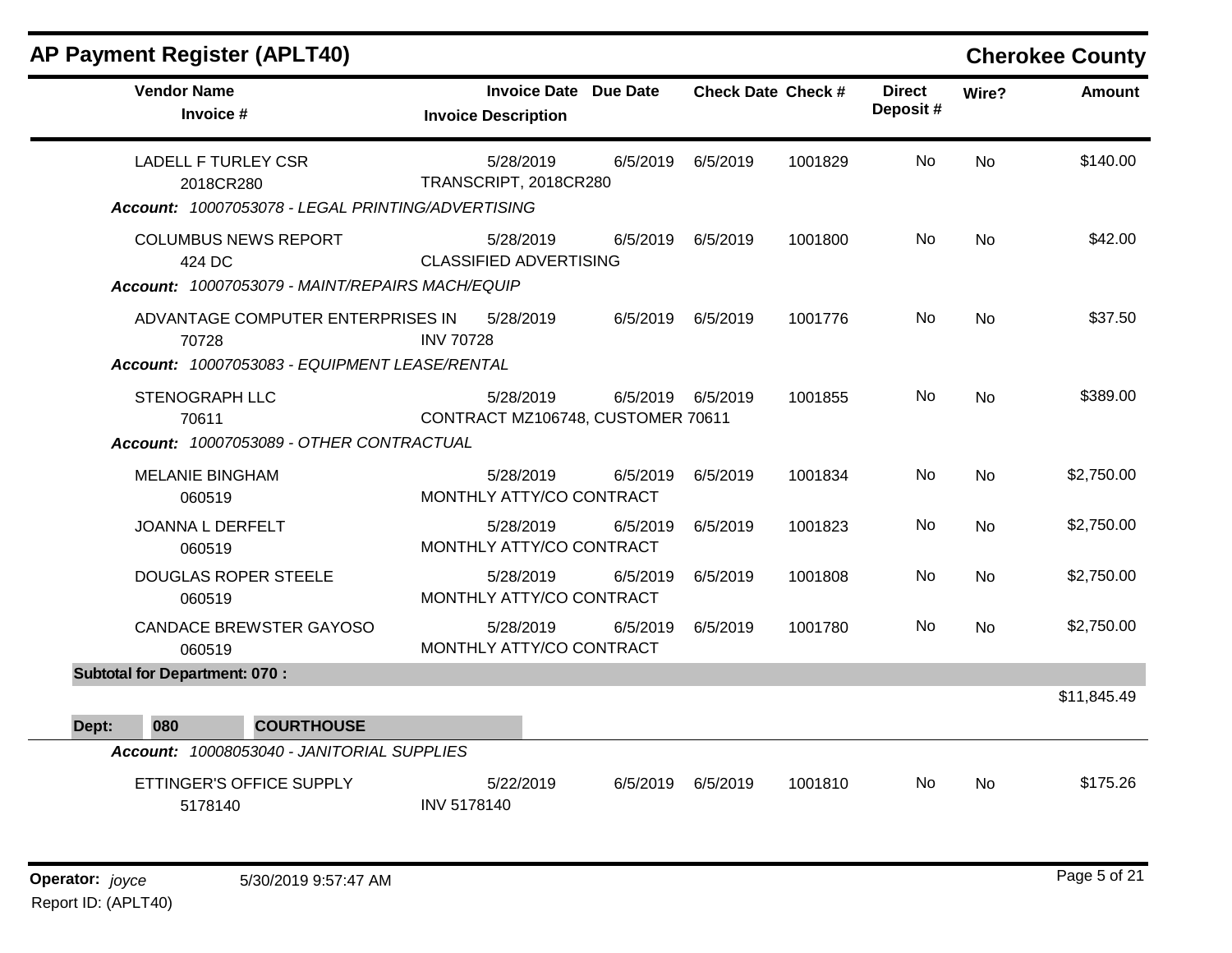| <b>Vendor Name</b><br>Invoice #                                                                   | <b>Invoice Date Due Date</b><br><b>Invoice Description</b> |                   | <b>Check Date Check #</b> | <b>Direct</b><br>Deposit# | Wire?     | <b>Amount</b> |
|---------------------------------------------------------------------------------------------------|------------------------------------------------------------|-------------------|---------------------------|---------------------------|-----------|---------------|
| SPRINGFIELD JANITOR SUPPLY<br>607986                                                              | 5/24/2019<br><b>INV 607986</b>                             | 6/5/2019 6/5/2019 | 1001853                   | No.                       | <b>No</b> | \$81.97       |
| <b>CINTAS #459</b><br>4021797648                                                                  | 5/22/2019<br>INV 4021797648                                | 6/5/2019 6/5/2019 | 1001792                   | No.                       | No        | \$109.84      |
| ETTINGER'S OFFICE SUPPLY<br>5179780<br>Account: 10008053072 - GAS, ELECTRIC, WATER                | 5/24/2019<br><b>INV 5179780</b>                            | 6/5/2019 6/5/2019 | 1001810                   | No.                       | No.       | \$126.46      |
| EMPIRE DISTRICT ELECTRIC COMPANY<br>060519H<br>Account: 10008053080 - MAINTENANCE/BLDGS & GROUNDS | 5/22/2019<br>ACCT305532-35-0                               | 6/5/2019 6/5/2019 | 1001809                   | No.                       | No        | \$2,824.83    |
| TOUCHTON ELECTRIC INC<br>40118                                                                    | 5/22/2019<br>INV 40118, 40304                              | 6/5/2019 6/5/2019 | 1001859                   | No.                       | <b>No</b> | \$519.35      |
| <b>C&amp;H HEATING &amp; COOLING</b><br>9173CS                                                    | 5/22/2019<br><b>INV 9173CS</b>                             | 6/5/2019 6/5/2019 | 1001779                   | No                        | <b>No</b> | \$6,000.00    |
| CROSSLAND CONSTRUCTION CO<br>34019                                                                | 5/22/2019<br><b>INV 34019</b>                              | 6/5/2019 6/5/2019 | 1001804                   | No.                       | No        | \$300.00      |
| TOUCHTON ELECTRIC INC<br>40118                                                                    | 5/22/2019<br><b>INV 40118</b>                              | 6/5/2019 6/5/2019 | 1001859                   | No.                       | No        | \$34.00       |
| <b>CHAPMAN'S LOCKSMITHING</b><br>175                                                              | 5/23/2019<br><b>INV 175</b>                                | 6/5/2019 6/5/2019 | 1001783                   | No.                       | No        | \$45.00       |
| Account: 10008053083 - EQUIPMENT LEASE/RENTAL                                                     |                                                            |                   |                           |                           |           |               |
| PITNEY BOWES PURCHASE POWER<br>060519                                                             | 5/28/2019<br>ACCT 8000-9000-0557-1587                      | 6/5/2019 6/5/2019 | 1001844                   | No.                       | No        | \$3,000.00    |
| Account: 10008053089 - OTHER CONTRACTUAL                                                          |                                                            |                   |                           |                           |           |               |
| <b>KENNETH E MAXTON</b><br>060519                                                                 | 5/28/2019<br><b>CORONER BILLING</b>                        | 6/5/2019 6/5/2019 | 1001827                   | No.                       | No.       | \$160.00      |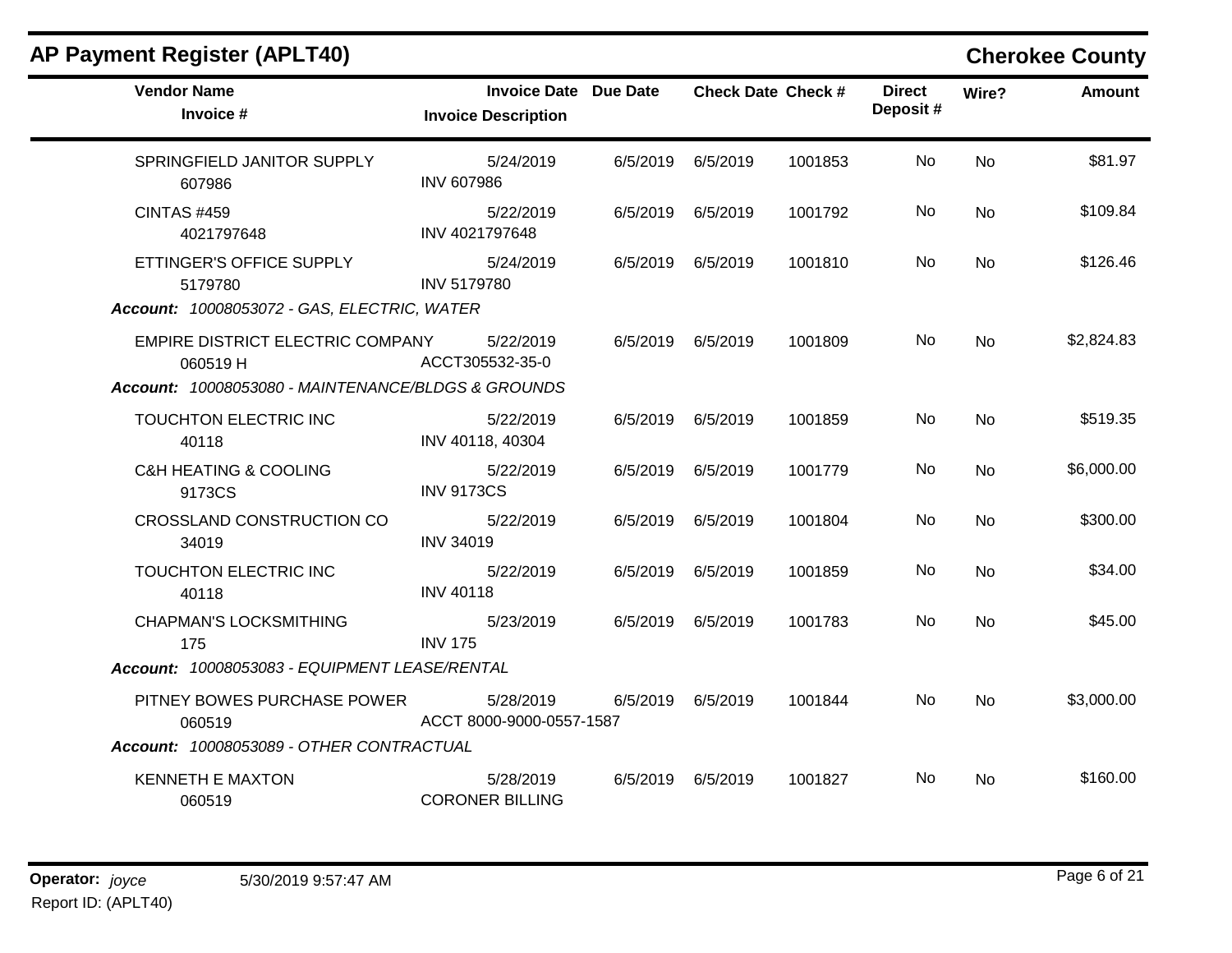|                 |                                      | <b>AP Payment Register (APLT40)</b>         |                 |                                                            |          |          |                           |                           |       | <b>Cherokee County</b> |
|-----------------|--------------------------------------|---------------------------------------------|-----------------|------------------------------------------------------------|----------|----------|---------------------------|---------------------------|-------|------------------------|
|                 | <b>Vendor Name</b><br>Invoice #      |                                             |                 | <b>Invoice Date Due Date</b><br><b>Invoice Description</b> |          |          | <b>Check Date Check #</b> | <b>Direct</b><br>Deposit# | Wire? | <b>Amount</b>          |
|                 | <b>Subtotal for Department: 080:</b> |                                             |                 |                                                            |          |          |                           |                           |       |                        |
| Dept:           | 090                                  | <b>EMERGENCY PREPAREDNESS</b>               |                 |                                                            |          |          |                           |                           |       | \$13,376.71            |
|                 |                                      | Account: 10009053072 - GAS, ELECTRIC, WATER |                 |                                                            |          |          |                           |                           |       |                        |
|                 | 060519 EP                            | EMPIRE DISTRICT ELECTRIC COMPANY            |                 | 5/28/2019<br>ACCT 122003-60-1                              | 6/5/2019 | 6/5/2019 | 1001809                   | No                        | No    | \$150.85               |
|                 | <b>Subtotal for Department: 090:</b> |                                             |                 |                                                            |          |          |                           |                           |       |                        |
|                 |                                      |                                             |                 |                                                            |          |          |                           |                           |       | \$150.85               |
| Dept:           | 170                                  | <b>JUVENILE DETENTION</b>                   |                 |                                                            |          |          |                           |                           |       |                        |
|                 |                                      | Account: 10017053089 - OTHER CONTRACTUAL    |                 |                                                            |          |          |                           |                           |       |                        |
|                 | 6556                                 | SEK REGIONAL JUVENILE DETENTION CTR         | <b>INV 6556</b> | 5/22/2019                                                  | 6/5/2019 | 6/5/2019 | 1001848                   | No                        | No    | \$9,665.00             |
|                 | <b>Subtotal for Department: 170:</b> |                                             |                 |                                                            |          |          |                           |                           |       |                        |
| Dept:           | 180                                  | <b>GENEOLOGY SOCIETY</b>                    |                 |                                                            |          |          |                           |                           |       | \$9,665.00             |
|                 |                                      | Account: 10018053089 - OTHER CONTRACTUAL    |                 |                                                            |          |          |                           |                           |       |                        |
|                 | <b>CCKG-H SOCIETY INC</b>            |                                             |                 | 5/28/2019                                                  | 6/5/2019 | 6/5/2019 | 1001781                   | No                        | No    | \$2,000.00             |
|                 | 060519                               |                                             |                 | <b>QUARTERLY DISTRIBUTION</b>                              |          |          |                           |                           |       |                        |
|                 | <b>Subtotal for Department: 180:</b> |                                             |                 |                                                            |          |          |                           |                           |       | \$2,000.00             |
| Dept:           | 230                                  | <b>ECONOMIC DEVELOPMENT</b>                 |                 |                                                            |          |          |                           |                           |       |                        |
|                 |                                      | Account: 10023053089 - OTHER CONTRACTUAL    |                 |                                                            |          |          |                           |                           |       |                        |
|                 | 060519                               | CHEROKEE COUNTY ECONOMIC DEVELOP            |                 | 5/28/2019<br><b>QUARTERLY DISTRIBUTION</b>                 | 6/5/2019 | 6/5/2019 | 1001788                   | No                        | No    | \$13,750.00            |
|                 | <b>Subtotal for Department: 230:</b> |                                             |                 |                                                            |          |          |                           |                           |       |                        |
|                 |                                      |                                             |                 |                                                            |          |          |                           |                           |       | \$13,750.00            |
| Dept:           | 330                                  | <b>DEPT OFFICE SUPPLY</b>                   |                 |                                                            |          |          |                           |                           |       |                        |
| Operator: joyce |                                      | 5/30/2019 9:57:47 AM                        |                 |                                                            |          |          |                           |                           |       | Page 7 of 21           |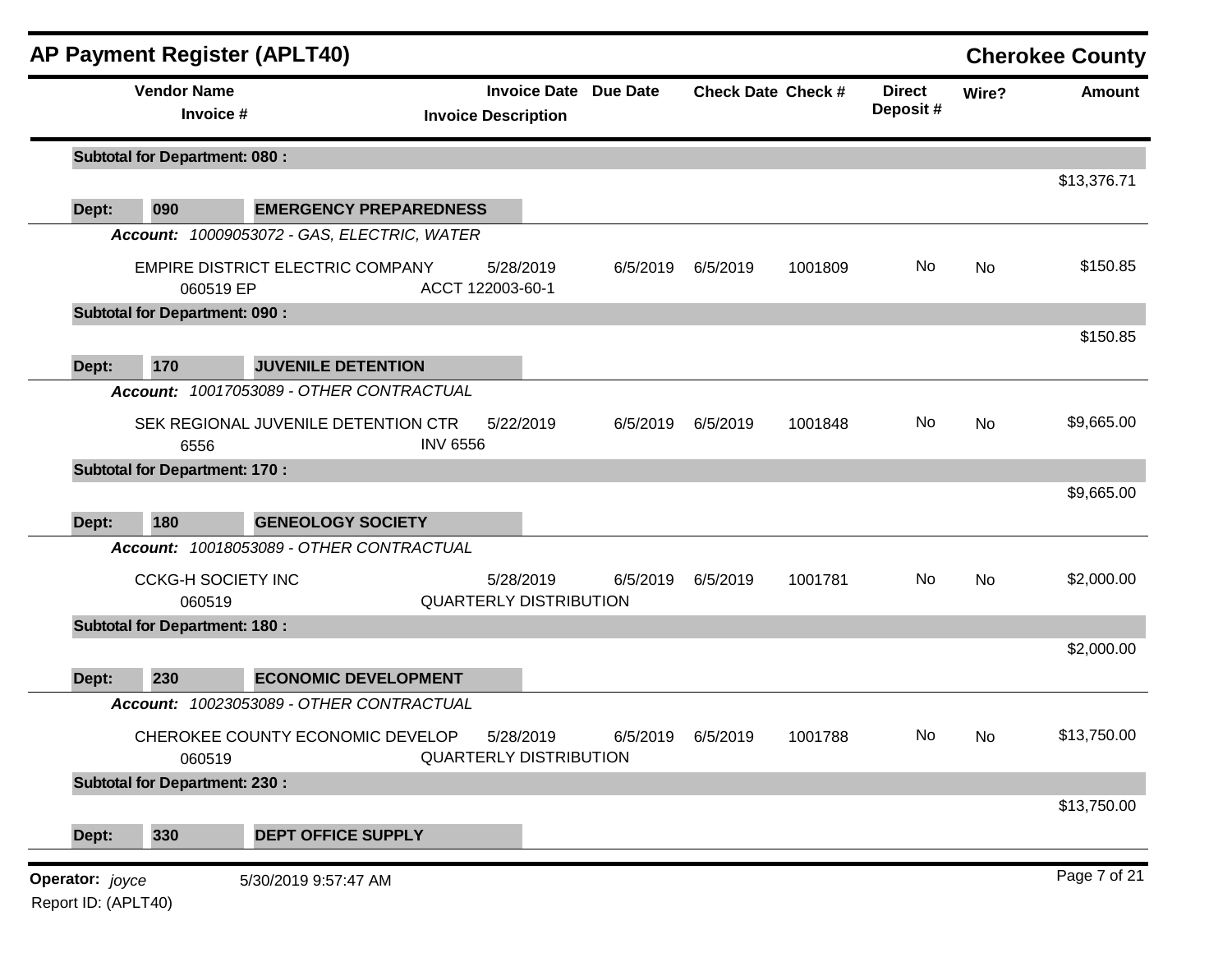|              |                                | <b>AP Payment Register (APLT40)</b>                                        |                              |                                           |                              |          |                           |                           |           | <b>Cherokee County</b> |
|--------------|--------------------------------|----------------------------------------------------------------------------|------------------------------|-------------------------------------------|------------------------------|----------|---------------------------|---------------------------|-----------|------------------------|
|              | <b>Vendor Name</b>             | Invoice #                                                                  |                              | <b>Invoice Description</b>                | <b>Invoice Date Due Date</b> |          | <b>Check Date Check #</b> | <b>Direct</b><br>Deposit# | Wire?     | <b>Amount</b>          |
|              |                                | Account: 10033053623 - TREASURER OFFICE SUPPLY                             |                              |                                           |                              |          |                           |                           |           |                        |
|              |                                | ETTINGER'S OFFICE SUPPLY<br>5180300<br>Account: 10033053632 - COUNTY CLERK |                              | 5/28/2019<br><b>INV 5180300</b>           | 6/5/2019                     | 6/5/2019 | 1001810                   | No                        | <b>No</b> | \$113.05               |
|              | <b>MCCARTY'S</b>               | P61176-00                                                                  |                              | 5/22/2019<br><b>INV P61176-00</b>         | 6/5/2019                     | 6/5/2019 | 1001832                   | No                        | <b>No</b> | \$11.79                |
|              |                                | <b>Subtotal for Department: 330:</b>                                       |                              |                                           |                              |          |                           |                           |           |                        |
| Dept:        | 500                            |                                                                            | <b>SOLID WASTE RECYCLING</b> |                                           |                              |          |                           |                           |           | \$124.84               |
|              |                                | Account: 10050053502 - SOLID WASTE EXPENSES                                |                              |                                           |                              |          |                           |                           |           |                        |
|              |                                | SOUTHEAST KANSAS RECYCLING, INC<br>051819                                  |                              | 5/22/2019<br><b>INV 051819</b>            | 6/5/2019                     | 6/5/2019 | 1001851                   | No.                       | No        | \$3,298.00             |
|              |                                | <b>Subtotal for Department: 500:</b>                                       |                              |                                           |                              |          |                           |                           |           |                        |
|              |                                |                                                                            |                              |                                           |                              |          |                           |                           |           | \$3,298.00             |
|              | <b>Subtotal for Fund: 100:</b> |                                                                            |                              |                                           |                              |          |                           |                           |           | \$66,837.15            |
| 110<br>Fund: |                                | <b>ROAD AND BRIDGE</b>                                                     |                              |                                           |                              |          |                           |                           |           |                        |
| Dept:        | 000                            |                                                                            | <b>NON-DEPARTMENTAL</b>      |                                           |                              |          |                           |                           |           |                        |
|              |                                | Account: 11000053030 - GASOLINE                                            |                              |                                           |                              |          |                           |                           |           |                        |
|              | HEFLIN, FRANK                  | <b>HEFLIN HWY</b><br>Account: 11000053031 - DIESEL FUEL                    |                              | 5/17/2019<br><b>REIMBURSEMENT FOR GAS</b> | 6/5/2019                     | 6/5/2019 | 1001817                   | No                        | <b>No</b> | \$20.00                |
|              |                                | MFA OIL - NEOSHO 1055<br>1147205 HWY                                       |                              | 5/14/2019<br>INV #1147205                 | 6/5/2019                     | 6/5/2019 | 1001837                   | No                        | <b>No</b> | \$1,234.92             |
|              |                                | MFA OIL - NEOSHO 1055<br>1147207 HWY                                       |                              | 5/14/2019<br>INV #1147207                 | 6/5/2019                     | 6/5/2019 | 1001837                   | No.                       | No        | \$704.44               |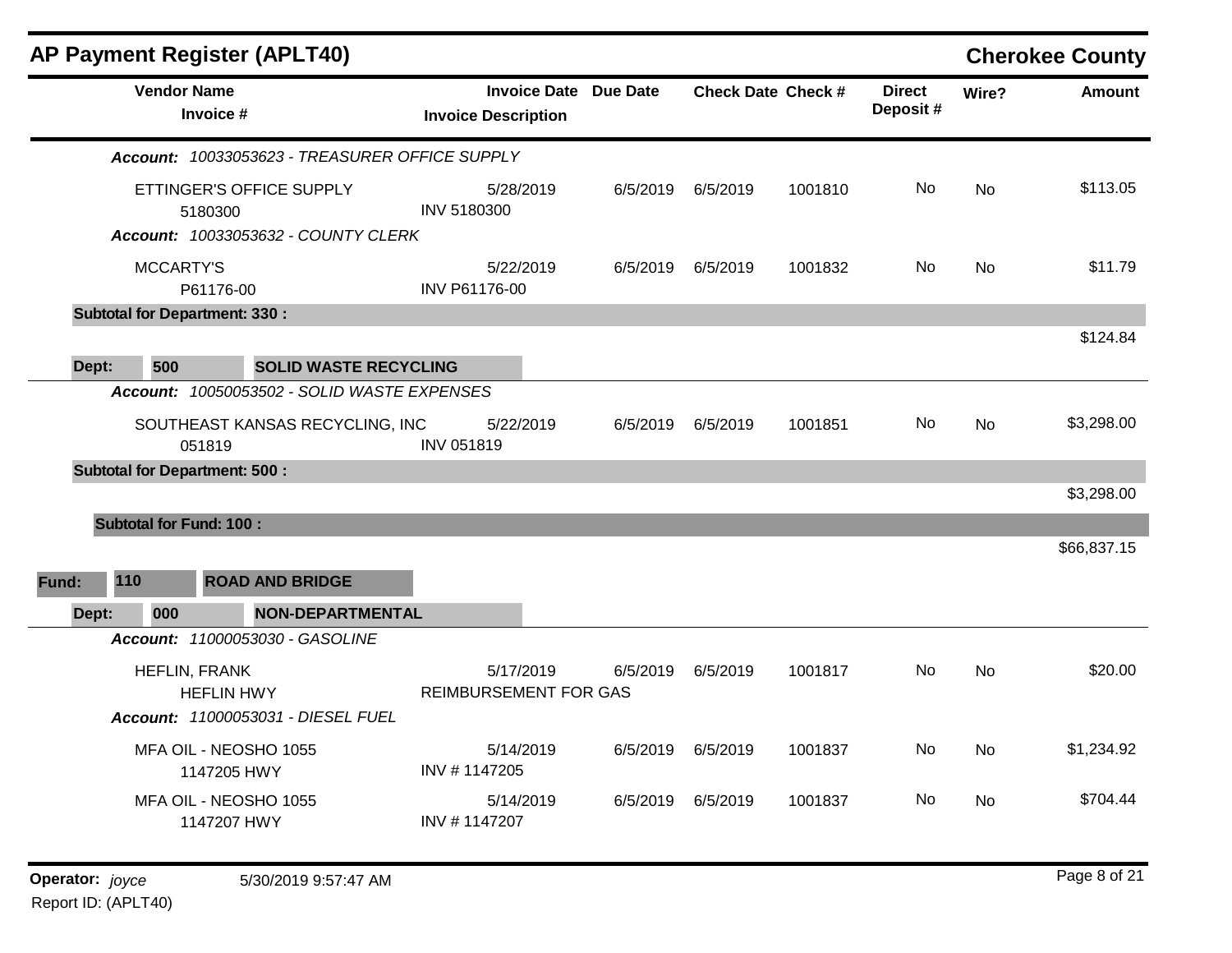| <b>Vendor Name</b><br>Invoice #                                         | <b>Invoice Date Due Date</b><br><b>Invoice Description</b> |          |                   | <b>Check Date Check #</b> | <b>Direct</b><br>Deposit # | Wire?     | <b>Amount</b> |
|-------------------------------------------------------------------------|------------------------------------------------------------|----------|-------------------|---------------------------|----------------------------|-----------|---------------|
| MFA OIL - NEOSHO 1055<br>1147235 HWY                                    | 5/14/2019<br>INV #1147235                                  |          | 6/5/2019 6/5/2019 | 1001837                   | No                         | <b>No</b> | \$424.51      |
| MFA OIL - NEOSHO 1055<br>1147237 HWY                                    | 5/14/2019<br>INV #1147237                                  |          | 6/5/2019 6/5/2019 | 1001837                   | No                         | <b>No</b> | \$619.37      |
| MFA OIL - NEOSHO 1055<br>1147238 HWY                                    | 5/14/2019<br><b>INV 1147238</b>                            |          | 6/5/2019 6/5/2019 | 1001837                   | No                         | <b>No</b> | \$1,154.09    |
| MFA OIL - NEOSHO 1055<br>1150931 HWY                                    | 5/17/2019<br>INV #1150931                                  |          | 6/5/2019 6/5/2019 | 1001837                   | No                         | <b>No</b> | \$1,583.07    |
| MFA OIL - NEOSHO 1055<br>1157131 HWY                                    | 5/28/2019<br>INV #1157131                                  |          | 6/5/2019 6/5/2019 | 1001837                   | No                         | No        | \$747.64      |
| JIM WOODS MARKETING INC<br>247232 HWY<br>Account: 11000053034 - ASPHALT | 5/20/2019<br>INV #247232                                   |          | 6/5/2019 6/5/2019 | 1001821                   | No                         | No        | \$18,301.52   |
| TEETER'S ASPHALT & MATERIALS<br>7546 HWY                                | 4/30/2019<br>INV #7546                                     |          | 6/5/2019 6/5/2019 | 1001856                   | No                         | No        | \$882.74      |
| BLEVINS ASPHALT CONSTRUCTION CO INC 5/17/2019<br>3377 HWY               | INV #3377                                                  |          | 6/5/2019 6/5/2019 | 1001777                   | No                         | <b>No</b> | \$111.39      |
| TEETER'S ASPHALT & MATERIALS<br>7548 HWY                                | 4/30/2019<br>INV #7548                                     |          | 6/5/2019 6/5/2019 | 1001856                   | No                         | No        | \$720.00      |
| TEETER'S ASPHALT & MATERIALS<br>7547 HWY                                | 4/30/2019<br><b>INV #7547</b>                              | 6/5/2019 | 6/5/2019          | 1001856                   | No                         | <b>No</b> | \$596.91      |
| TEETER'S ASPHALT & MATERIALS<br>7545 HWY                                | 4/30/2019<br>INV #7545                                     |          | 6/5/2019 6/5/2019 | 1001856                   | No                         | No        | \$1,673.07    |
| Account: 11000053042 - BREAKROOM SUPPLIES                               |                                                            |          |                   |                           |                            |           |               |
| CLEAN THE UNIFORM CO JOPLIN<br>20063712 HWY                             | 5/13/2019<br>INV #20063712                                 |          | 6/5/2019 6/5/2019 | 1001799                   | No.                        | No        | \$1.27        |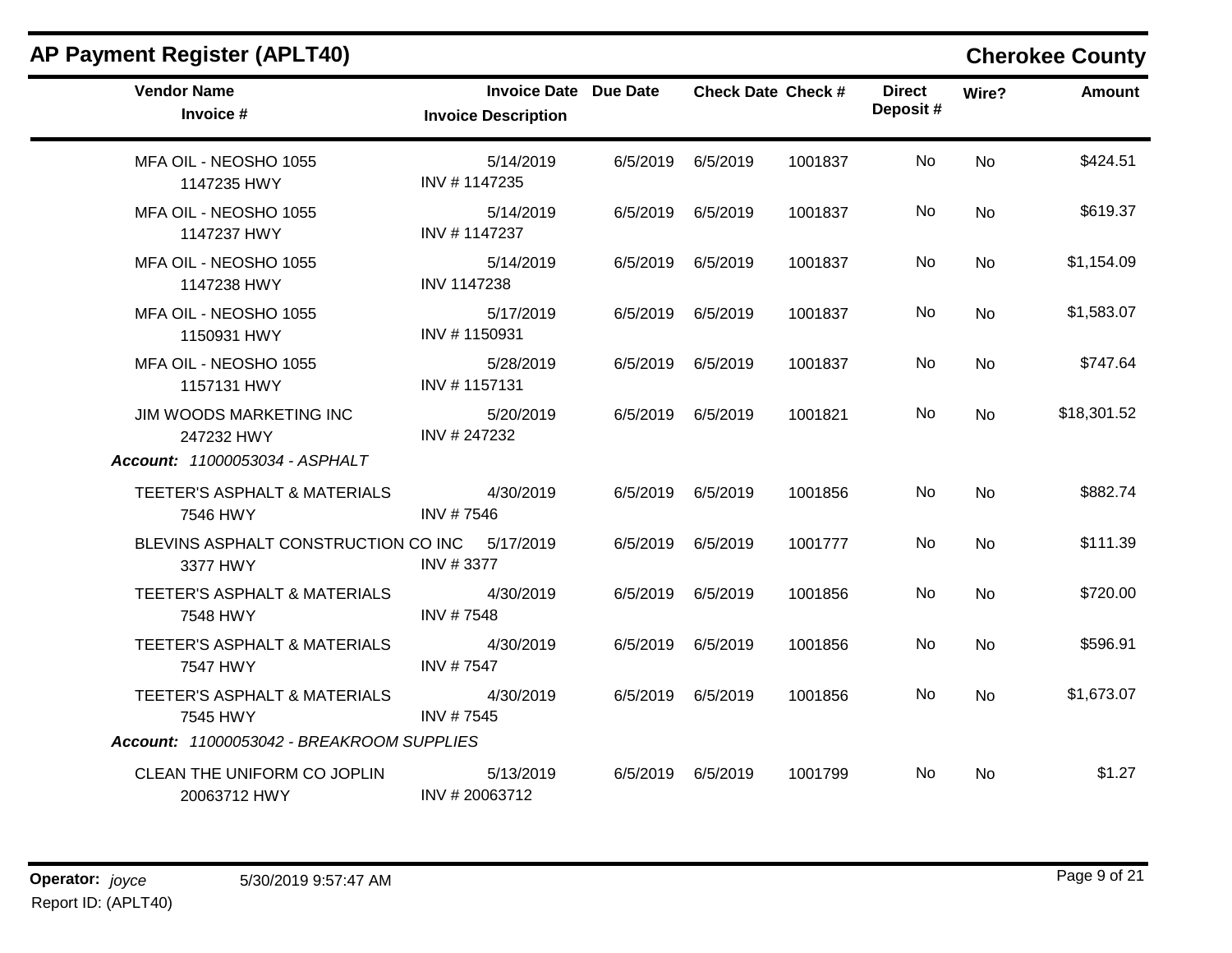| <b>AP Payment Register (APLT40)</b>                                                       |                                                            |          |                           |         |                           |           | <b>Cherokee County</b> |
|-------------------------------------------------------------------------------------------|------------------------------------------------------------|----------|---------------------------|---------|---------------------------|-----------|------------------------|
| <b>Vendor Name</b><br>Invoice #                                                           | <b>Invoice Date Due Date</b><br><b>Invoice Description</b> |          | <b>Check Date Check #</b> |         | <b>Direct</b><br>Deposit# | Wire?     | Amount                 |
| CLEAN THE UNIFORM CO JOPLIN<br>20065055 HWY<br>Account: 11000053079 - MACHINERY/EQUIPMENT | 5/20/2019<br>INV # 20065055                                | 6/5/2019 | 6/5/2019                  | 1001799 | No.                       | No        | \$82.35                |
| <b>FLEETPRIDE</b><br>27212405 HWY                                                         | 5/15/2019<br>INV #27212405                                 | 6/5/2019 | 6/5/2019                  | 1001814 | No.                       | <b>No</b> | \$38.56                |
| <b>FLEETPRIDE</b><br>27175353 HWY                                                         | 5/14/2019<br>INV # 27175353                                | 6/5/2019 | 6/5/2019                  | 1001814 | No                        | No        | \$152.88               |
| <b>FARMERS COOPERATIVE ASSOCIATION</b><br>251846 HWY                                      | 5/24/2019<br>INV #251846                                   | 6/5/2019 | 6/5/2019                  | 1001812 | No                        | No        | \$15.99                |
| <b>HERITAGE TRACTOR</b><br>10337178 HWY                                                   | 5/17/2019<br>INV #10337178                                 | 6/5/2019 | 6/5/2019                  | 1001819 | No.                       | <b>No</b> | \$705.41               |
| NATALINIS AUTOMOTIVE<br>703607 HWY                                                        | 5/24/2019<br>INV #703607                                   | 6/5/2019 | 6/5/2019                  | 1001839 | No                        | <b>No</b> | \$17.50                |
| JOHN FABICK TRACTOR CO<br>SIJ00094656 HWY                                                 | 5/24/2019<br>INV # SIJ00094656                             | 6/5/2019 | 6/5/2019                  | 1001824 | No                        | <b>No</b> | \$560.18               |
| LAMBERT TRACTOR & MACHINERY SALES<br>LAMBERT-HWY                                          | 5/24/2019<br><b>PARTS</b>                                  | 6/5/2019 | 6/5/2019                  | 1001830 | No                        | <b>No</b> | \$81.57                |
| LAMBERT TRACTOR & MACHINERY SALES<br>HWY <sub>3</sub>                                     | 5/23/2019<br><b>CHAIN</b>                                  | 6/5/2019 | 6/5/2019                  | 1001830 | No                        | <b>No</b> | \$37.38                |
| LAMBERT TRACTOR & MACHINERY SALES<br>HWY <sub>2</sub>                                     | 5/23/2019<br><b>CHAIN</b>                                  | 6/5/2019 | 6/5/2019                  | 1001830 | No.                       | <b>No</b> | \$37.38                |
| LAMBERT TRACTOR & MACHINERY SALES<br>HWY <sub>1</sub>                                     | 5/22/2019<br><b>GREASE GUN</b>                             | 6/5/2019 | 6/5/2019                  | 1001830 | No                        | No        | \$13.58                |
| LAMBERT TRACTOR & MACHINERY SALES<br><b>HWY</b>                                           | 5/20/2019<br><b>PARTS</b>                                  | 6/5/2019 | 6/5/2019                  | 1001830 | No                        | No        | \$32.86                |
| SAFETY-KLEEN SYSTEMS, INC<br>79850918 HWY                                                 | 5/17/2019<br>INV #79850918                                 | 6/5/2019 | 6/5/2019                  | 1001847 | No.                       | <b>No</b> | \$288.00               |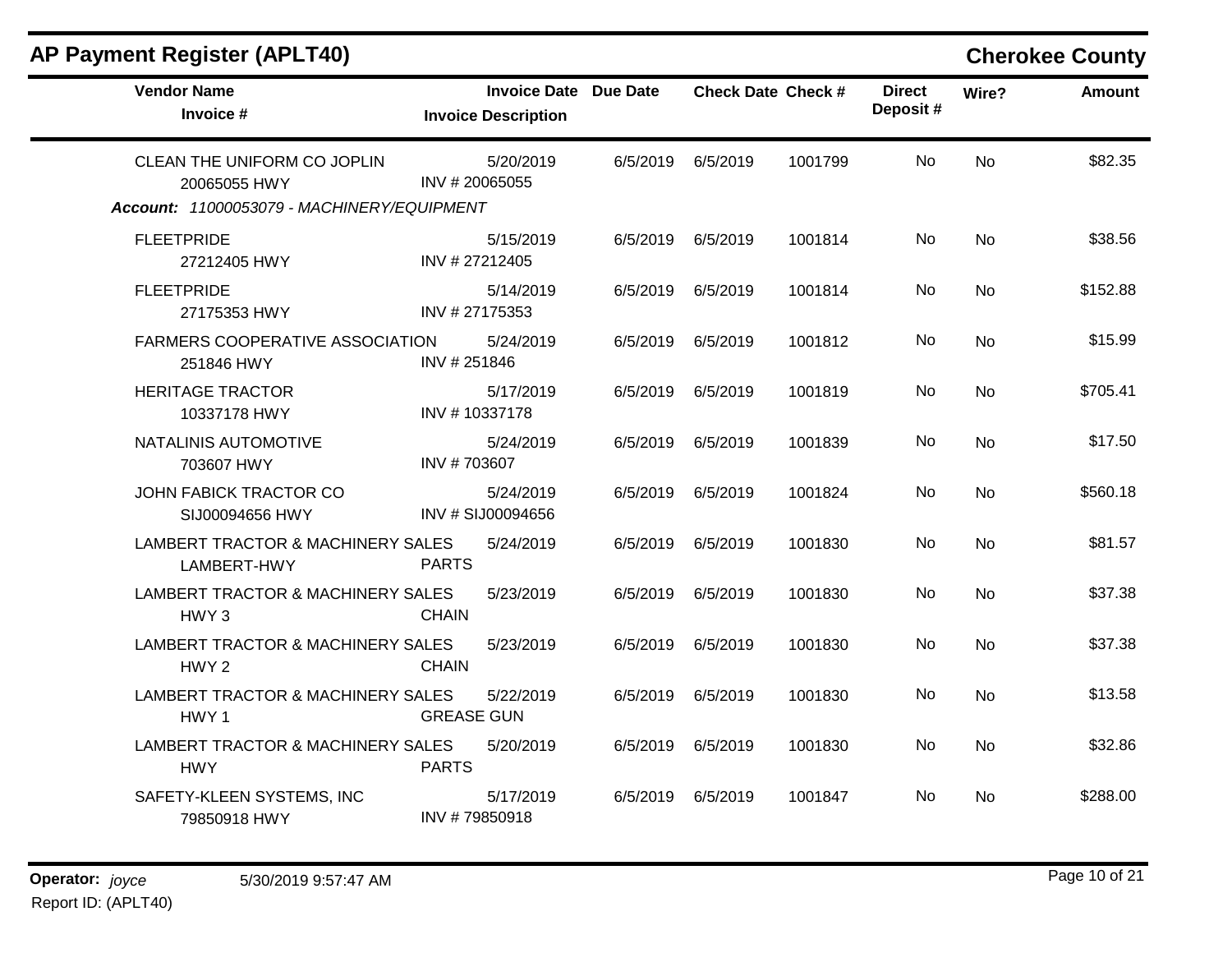| <b>AP Payment Register (APLT40)</b>           |                                                            |          |                           |         |                           |           | <b>Cherokee County</b> |
|-----------------------------------------------|------------------------------------------------------------|----------|---------------------------|---------|---------------------------|-----------|------------------------|
| <b>Vendor Name</b><br>Invoice #               | <b>Invoice Date Due Date</b><br><b>Invoice Description</b> |          | <b>Check Date Check #</b> |         | <b>Direct</b><br>Deposit# | Wire?     | <b>Amount</b>          |
| NATALINIS AUTOMOTIVE<br>703676 HWY            | 5/24/2019<br>INV #703676                                   | 6/5/2019 | 6/5/2019                  | 1001839 | No                        | <b>No</b> | \$5.54                 |
| NATALINIS AUTOMOTIVE<br>703671 HWY            | 5/24/2019<br>INV #703671                                   | 6/5/2019 | 6/5/2019                  | 1001839 | No                        | <b>No</b> | \$11.94                |
| NATALINIS AUTOMOTIVE<br>703664 HWY            | 5/24/2019<br>INV #703664                                   | 6/5/2019 | 6/5/2019                  | 1001839 | No.                       | No        | \$51.33                |
| NATALINIS AUTOMOTIVE<br>702670 HWY            | 5/14/2019<br>INV #702670                                   | 6/5/2019 | 6/5/2019                  | 1001838 | No                        | <b>No</b> | \$46.51                |
| NATALINIS AUTOMOTIVE<br>703661 HWY            | 5/24/2019<br>INV #703661                                   | 6/5/2019 | 6/5/2019                  | 1001839 | No                        | <b>No</b> | \$21.47                |
| <b>FLEETPRIDE</b><br>27627437 HWY             | 5/21/2019<br>INV #27627437                                 | 6/5/2019 | 6/5/2019                  | 1001814 | No                        | <b>No</b> | \$232.44               |
| NATALINIS AUTOMOTIVE<br>703537 HWY            | 5/23/2019<br>INV #703537                                   | 6/5/2019 | 6/5/2019                  | 1001839 | No                        | No        | \$4.49                 |
| NATALINIS AUTOMOTIVE<br>703341 HWY            | 5/21/2019<br>INV #703341                                   | 6/5/2019 | 6/5/2019                  | 1001839 | No                        | <b>No</b> | \$55.85                |
| NATALINIS AUTOMOTIVE<br>703283 HWY            | 5/20/2019<br>INV #703283                                   | 6/5/2019 | 6/5/2019                  | 1001839 | No                        | <b>No</b> | \$148.57               |
| NATALINIS AUTOMOTIVE<br>703242 HWY            | 5/20/2019<br>INV #703242                                   | 6/5/2019 | 6/5/2019                  | 1001839 | No                        | No        | \$3.49                 |
| NATALINIS AUTOMOTIVE<br>703239 HWY            | 5/20/2019<br>INV #703239                                   | 6/5/2019 | 6/5/2019                  | 1001838 | No                        | <b>No</b> | \$188.01               |
| NATALINIS AUTOMOTIVE<br>703114 HWY            | 5/17/2019<br>INV #703114                                   | 6/5/2019 | 6/5/2019                  | 1001838 | No                        | <b>No</b> | \$15.74                |
| NATALINIS AUTOMOTIVE<br>703093 HWY            | 5/17/2019<br>INV #703093                                   |          | 6/5/2019 6/5/2019         | 1001838 | No                        | No        | \$25.21                |
| NEPTUNE RADIATOR & AUTO REPAIR<br>0026168 HWY | 5/15/2019<br>INV # 0026168                                 |          | 6/5/2019 6/5/2019         | 1001840 | No                        | No        | \$360.00               |

## **Operator:** joyce 5/30/2019 9:57:47 AM **Page 11 of 21** Report ID: (APLT40)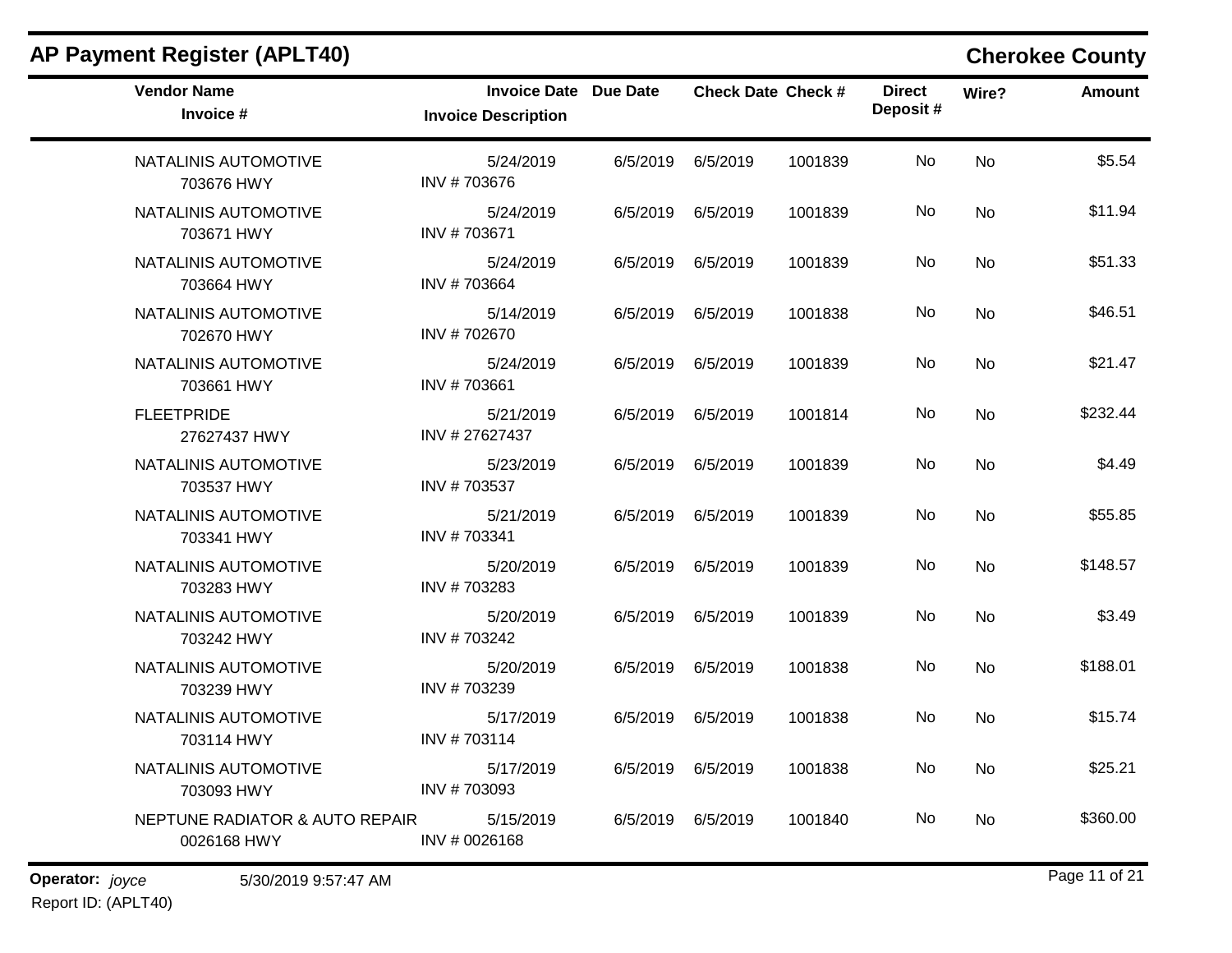| <b>Vendor Name</b><br>Invoice #                      | <b>Invoice Date Due Date</b><br><b>Invoice Description</b> |          |                   | <b>Check Date Check #</b> | <b>Direct</b><br>Deposit# | Wire?     | Amount       |
|------------------------------------------------------|------------------------------------------------------------|----------|-------------------|---------------------------|---------------------------|-----------|--------------|
| NATALINIS AUTOMOTIVE<br>703440 HWY                   | 5/22/2019<br>INV #703440                                   | 6/5/2019 | 6/5/2019          | 1001839                   | No                        | <b>No</b> | \$10.65      |
| NATALINIS AUTOMOTIVE<br>702655 HWY                   | 5/14/2019<br>INV #702655                                   |          | 6/5/2019 6/5/2019 | 1001838                   | No                        | No        | \$4.28       |
| NATALINIS AUTOMOTIVE<br>702675 HWY                   | 5/14/2019<br>INV #702675                                   | 6/5/2019 | 6/5/2019          | 1001838                   | No                        | <b>No</b> | \$9.39       |
| <b>NATALINIS AUTOMOTIVE</b><br>702913 HWY            | 5/16/2019<br>INV #702913                                   |          | 6/5/2019 6/5/2019 | 1001838                   | No                        | No        | \$5.98       |
| NATALINIS AUTOMOTIVE<br>702842                       | 5/15/2019<br>INV #702842                                   | 6/5/2019 | 6/5/2019          | 1001838                   | No                        | No        | \$4.68       |
| NATALINIS AUTOMOTIVE<br>702815 HWY                   | 5/15/2019<br>INV #702815                                   | 6/5/2019 | 6/5/2019          | 1001838                   | No                        | <b>No</b> | \$3.99       |
| Account: 11000053089 - OTHER CONTRACTUAL             |                                                            |          |                   |                           |                           |           |              |
| <b>CINTAS CORP</b><br>8404146863 HWY                 | 5/24/2019<br>INV #8404146863                               |          | 6/5/2019 6/5/2019 | 1001793                   | No                        | <b>No</b> | \$36.56      |
| Account: 11000053238 - ASPHALT - DISTRICT #1         |                                                            |          |                   |                           |                           |           |              |
| <b>TEETER'S ASPHALT &amp; MATERIALS</b><br>7559 MYRA | 5/13/2019<br>INV #7559                                     |          | 6/5/2019 6/5/2019 | 1001856                   | No                        | <b>No</b> | \$28,736.93  |
| <b>TEETER'S PAVING</b><br><b>1980 MYRA</b>           | 5/17/2019<br>INV #1980                                     | 6/5/2019 | 6/5/2019          | 1001857                   | No                        | No        | \$23,128.60  |
| TEETER'S ASPHALT & MATERIALS<br>7566 MYRA            | 5/21/2019<br>INV #7566 SCAMMON RD                          | 6/5/2019 | 6/5/2019          | 1001856                   | No.                       | <b>No</b> | \$120,655.54 |
| Account: 11000053240 - ASPHALT - DISTRICT #3         |                                                            |          |                   |                           |                           |           |              |
| TEETER'S ASPHALT & MATERIALS<br>7558 CORY            | 5/13/2019<br>INV #7558                                     | 6/5/2019 | 6/5/2019          | 1001856                   | No                        | <b>No</b> | \$34,031.87  |
| <b>Subtotal for Department: 000:</b>                 |                                                            |          |                   |                           |                           |           |              |
|                                                      |                                                            |          |                   |                           |                           |           | \$238,637.64 |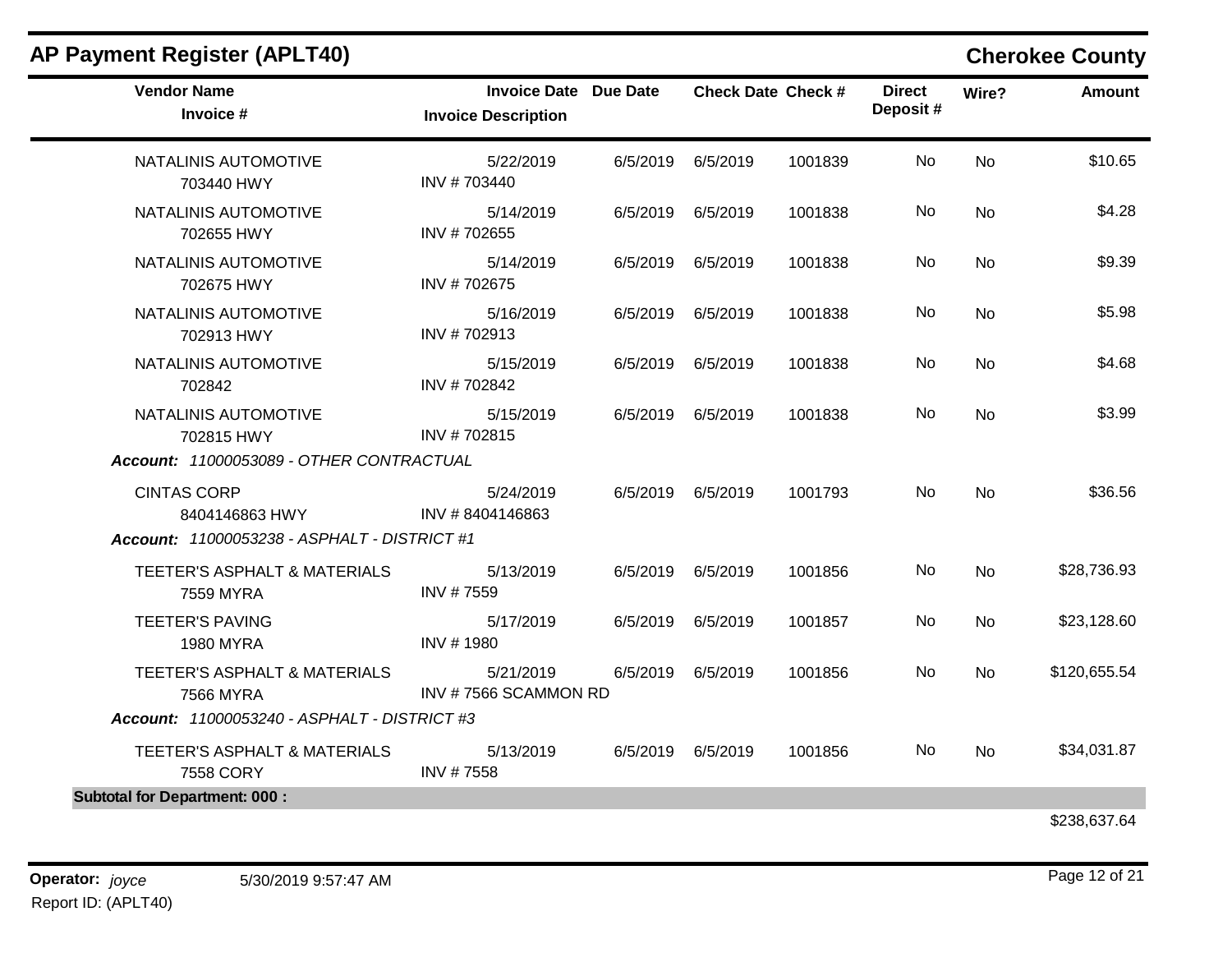|                 |     | <b>AP Payment Register (APLT40)</b>             |                               |                     |                 |          |                           |                           |       | <b>Cherokee County</b> |
|-----------------|-----|-------------------------------------------------|-------------------------------|---------------------|-----------------|----------|---------------------------|---------------------------|-------|------------------------|
|                 |     | <b>Vendor Name</b><br>Invoice #                 | <b>Invoice Description</b>    | <b>Invoice Date</b> | <b>Due Date</b> |          | <b>Check Date Check #</b> | <b>Direct</b><br>Deposit# | Wire? | <b>Amount</b>          |
|                 |     | <b>Subtotal for Fund: 110:</b>                  |                               |                     |                 |          |                           |                           |       |                        |
|                 |     |                                                 |                               |                     |                 |          |                           |                           |       | \$238,637.64           |
| Fund:           | 120 | <b>EXTENSION COUNCIL</b>                        |                               |                     |                 |          |                           |                           |       |                        |
| Dept:           | 000 | <b>NON-DEPARTMENTAL</b>                         |                               |                     |                 |          |                           |                           |       |                        |
|                 |     | Account: 12000053089 - OTHER CONTRACTUAL        |                               |                     |                 |          |                           |                           |       |                        |
|                 |     | CHEROKEE COUNTY EXTENSION COUNCIL<br>060519     | <b>QUARTERLY DISTRIBUTION</b> | 5/28/2019           | 6/5/2019        | 6/5/2019 | 1001789                   | No                        | No    | \$66,176.50            |
|                 |     | <b>Subtotal for Department: 000:</b>            |                               |                     |                 |          |                           |                           |       |                        |
|                 |     |                                                 |                               |                     |                 |          |                           |                           |       | \$66,176.50            |
|                 |     | <b>Subtotal for Fund: 120:</b>                  |                               |                     |                 |          |                           |                           |       |                        |
|                 |     |                                                 |                               |                     |                 |          |                           |                           |       | \$66,176.50            |
| Fund:           | 130 | <b>NOXIOUS WEED</b>                             |                               |                     |                 |          |                           |                           |       |                        |
| Dept:           | 000 | <b>NON-DEPARTMENTAL</b>                         |                               |                     |                 |          |                           |                           |       |                        |
|                 |     | Account: 13000053141 - CHEMICALS                |                               |                     |                 |          |                           |                           |       |                        |
|                 |     | NUTRIEN AG SOLUTIONS<br>38914573                | INV 38914573                  | 5/23/2019           | 6/5/2019        | 6/5/2019 | 1001842                   | No                        | No    | \$5,199.00             |
|                 |     | <b>Subtotal for Department: 000:</b>            |                               |                     |                 |          |                           |                           |       |                        |
|                 |     |                                                 |                               |                     |                 |          |                           |                           |       | \$5,199.00             |
|                 |     | <b>Subtotal for Fund: 130:</b>                  |                               |                     |                 |          |                           |                           |       |                        |
|                 |     |                                                 |                               |                     |                 |          |                           |                           |       | \$5,199.00             |
| Fund:           | 140 | <b>HEALTH</b>                                   |                               |                     |                 |          |                           |                           |       |                        |
| Dept:           | 000 | <b>NON-DEPARTMENTAL</b>                         |                               |                     |                 |          |                           |                           |       |                        |
|                 |     | Account: 14000053021 - PRINTING/OFFICE SUPPLIES |                               |                     |                 |          |                           |                           |       |                        |
|                 |     | <b>CHASE CARD SERVICES</b><br>060519            | ACCT 4246 3119 7000 5747      | 5/24/2019           | 6/5/2019        | 6/5/2019 | 1001784                   | No                        | No    | \$31.60                |
| Operator: joyce |     | 5/30/2019 9:57:47 AM                            |                               |                     |                 |          |                           |                           |       | Page 13 of 21          |

Report ID: (APLT40)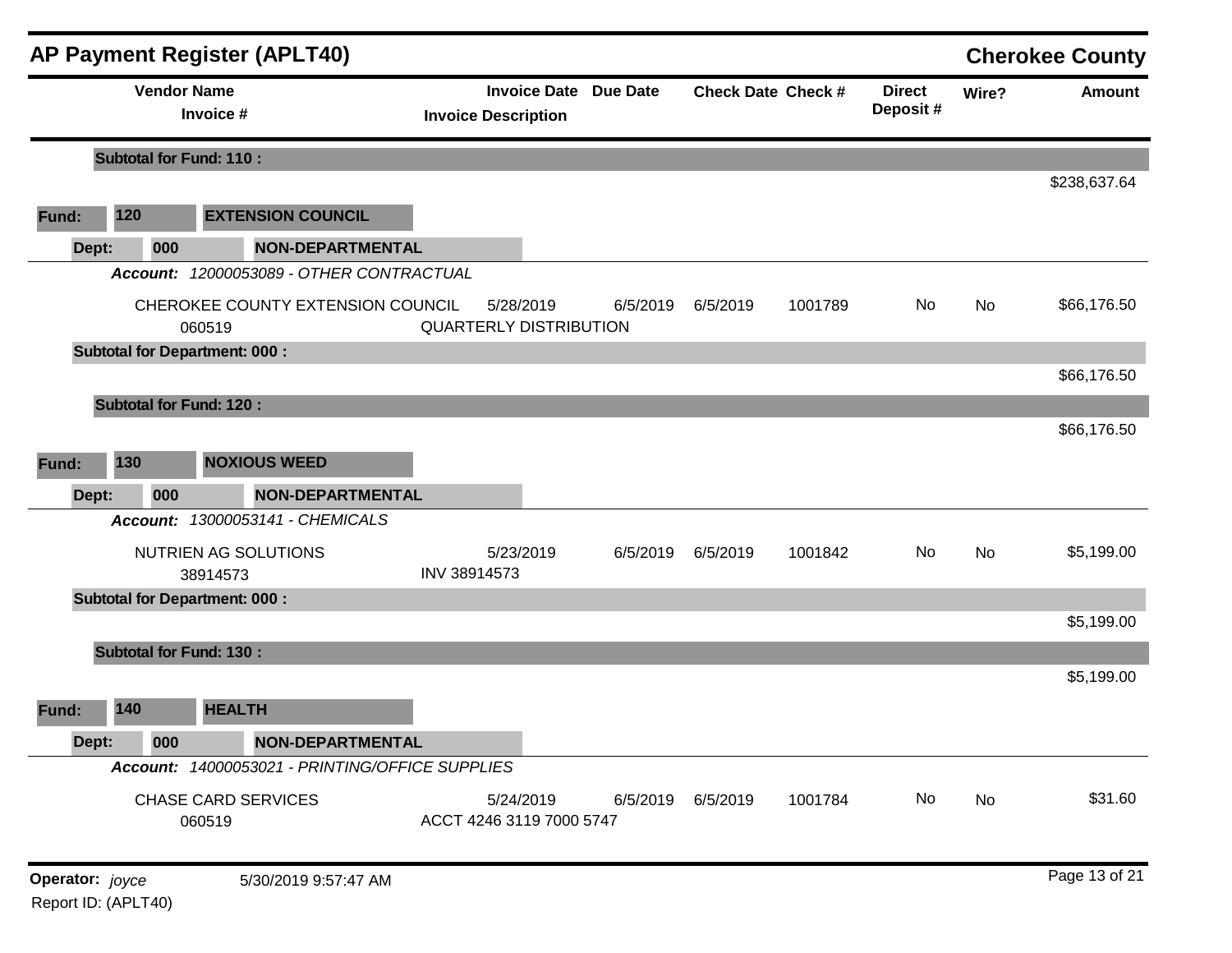| <b>Vendor Name</b>                                   | <b>Invoice Date Due Date</b>               |          |                   | <b>Check Date Check #</b> | <b>Direct</b> | Wire?          | <b>Amount</b> |
|------------------------------------------------------|--------------------------------------------|----------|-------------------|---------------------------|---------------|----------------|---------------|
| Invoice #                                            | <b>Invoice Description</b>                 |          |                   |                           | Deposit#      |                |               |
| Account: 14000053022 - EMPLOYEE UNIFORMS/ACCESSORIES |                                            |          |                   |                           |               |                |               |
| <b>MELISSA GARCIA</b><br>060519                      | 5/24/2019<br><b>REIMB/SCRUBS</b>           |          | 6/5/2019 6/5/2019 | 1001835                   | No            | No             | \$55.48       |
| <b>DEBRA MURRAY</b><br>060519                        | 5/24/2019<br><b>REIMB/SCRUBS</b>           |          | 6/5/2019 6/5/2019 | 1001805                   | No            | No.            | \$26.06       |
| Account: 14000053025 - PARTS/VEHICLE REPAIRS         |                                            |          |                   |                           |               |                |               |
| NATALINIS AUTOMOTIVE<br>703631                       | 5/28/2019<br><b>INV 703631</b>             |          | 6/5/2019 6/5/2019 | 1001839                   | No.           | <b>No</b>      | \$16.69       |
| NATALINIS AUTOMOTIVE<br>702953                       | 5/24/2019<br><b>INV 702953</b>             | 6/5/2019 | 6/5/2019          | 1001838                   | No            | <b>No</b>      | \$41.34       |
| Account: 14000053070 - CONTRACTUAL                   |                                            |          |                   |                           |               |                |               |
| MEDICAL WASTE SERVICES<br>W52709                     | 5/24/2019<br><b>INV W52709</b>             |          | 6/5/2019 6/5/2019 | 1001833                   | No.           | No             | \$99.00       |
| Account: 14000053072 - GAS, ELECTRIC, WATER/PHONE    |                                            |          |                   |                           |               |                |               |
| <b>VERIZON WIRELESS</b><br>9830045733                | 5/24/2019<br>INV 9830045733                |          | 6/5/2019 6/5/2019 | 1001861                   | No.           | <b>No</b>      | \$79.68       |
| EMPIRE DISTRICT ELECTRIC COMPANY<br>060519 HE        | 5/24/2019<br>ACCT 616527-32-1              |          | 6/5/2019 6/5/2019 | 1001809                   | No.           | <b>No</b>      | \$523.65      |
| Account: 14000053076 - PROFESSIONAL SERVICES         |                                            |          |                   |                           |               |                |               |
| <b>CDL ELECTRIC</b><br>W95787                        | 5/24/2019<br><b>INV W95787</b>             |          | 6/5/2019 6/5/2019 | 1001782                   | No.           | <b>No</b>      | \$988.22      |
| Account: 14000053087 - BUILDING RENTAL               |                                            |          |                   |                           |               |                |               |
| <b>CITY OF GALENA</b><br>060519                      | 5/28/2019<br><b>BUILDING RENTAL MAY 15</b> |          | 6/5/2019 6/5/2019 | 1001796                   | No            | <b>No</b>      | \$10.00       |
| <b>CITY OF BAXTER SPRINGS</b><br>060519              | 5/28/2019<br><b>BUILDING RENTAL MAY 2</b>  |          | 6/5/2019 6/5/2019 | 1001795                   | No.           | N <sub>o</sub> | \$10.00       |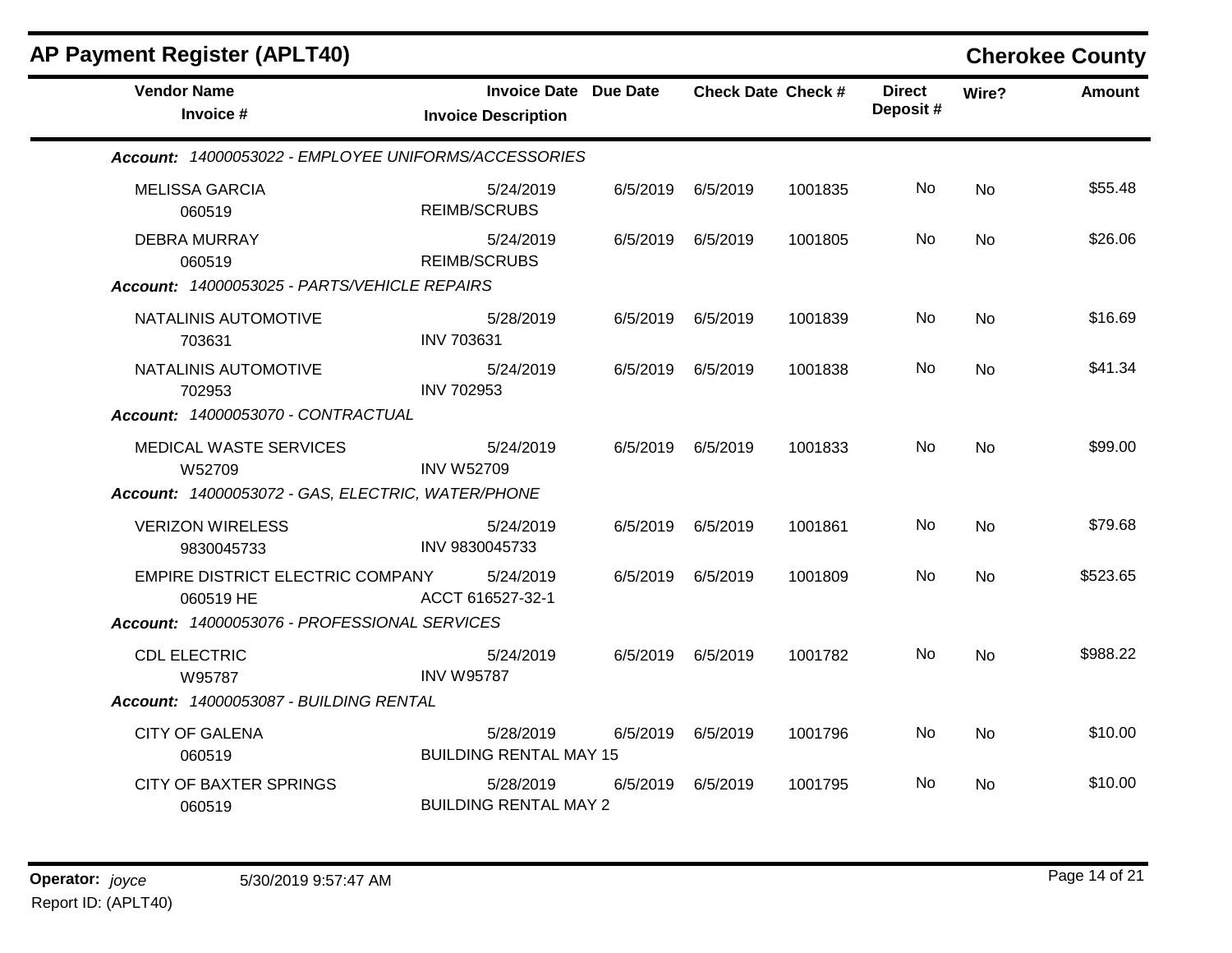|                 |                                | AP Payment Register (APLT40)                 |                                                            |          |          |                           |                           |           | <b>Cherokee County</b> |
|-----------------|--------------------------------|----------------------------------------------|------------------------------------------------------------|----------|----------|---------------------------|---------------------------|-----------|------------------------|
|                 | <b>Vendor Name</b>             | Invoice #                                    | <b>Invoice Date Due Date</b><br><b>Invoice Description</b> |          |          | <b>Check Date Check #</b> | <b>Direct</b><br>Deposit# | Wire?     | <b>Amount</b>          |
|                 |                                | FIRST CHRISTIAN CHURCH PARSONS<br>060519     | 5/28/2019<br><b>BUILDING RENTAL</b>                        | 6/5/2019 | 6/5/2019 | 1001813                   | No                        | No        | \$375.00               |
|                 |                                | OSWEGO CHRISTIAN CHURCH<br>060519            | 5/28/2019<br><b>BUILDING RENTAL MAY 9</b>                  | 6/5/2019 | 6/5/2019 | 1001843                   | No                        | No        | \$100.00               |
|                 |                                | Account: 14000053088 - CLASSES/TRAINING FEES |                                                            |          |          |                           |                           |           |                        |
|                 |                                | <b>CHASE CARD SERVICES</b><br>060519         | 5/24/2019<br>ACCT 4246 3119 7000 5747                      | 6/5/2019 | 6/5/2019 | 1001784                   | No                        | <b>No</b> | \$100.00               |
|                 |                                | Account: 14000053182 - CONTRACTS             |                                                            |          |          |                           |                           |           |                        |
|                 |                                | MANZER FAMILY MEDICINE<br>060519             | 5/28/2019<br><b>CONTRACTED SERVICES</b>                    | 6/5/2019 | 6/5/2019 | 1001831                   | No                        | <b>No</b> | \$100.00               |
|                 |                                | <b>Subtotal for Department: 000:</b>         |                                                            |          |          |                           |                           |           |                        |
|                 |                                |                                              |                                                            |          |          |                           |                           |           | \$2,556.72             |
|                 | <b>Subtotal for Fund: 140:</b> |                                              |                                                            |          |          |                           |                           |           |                        |
|                 |                                |                                              |                                                            |          |          |                           |                           |           | \$2,556.72             |
| Fund:           | 150                            | <b>FAIR</b>                                  |                                                            |          |          |                           |                           |           |                        |
| Dept:           | 000                            | <b>NON-DEPARTMENTAL</b>                      |                                                            |          |          |                           |                           |           |                        |
|                 |                                | Account: 15000053089 - OTHER CONTRACTUAL     |                                                            |          |          |                           |                           |           |                        |
|                 |                                | CHEROKEE COUNTY FAIR BOARD<br>060519         | 5/28/2019<br><b>QUARTERLY DISTRIBUTION</b>                 | 6/5/2019 | 6/5/2019 | 1001790                   | No                        | <b>No</b> | \$3,000.00             |
|                 |                                | <b>Subtotal for Department: 000:</b>         |                                                            |          |          |                           |                           |           |                        |
|                 |                                |                                              |                                                            |          |          |                           |                           |           | \$3,000.00             |
|                 | <b>Subtotal for Fund: 150:</b> |                                              |                                                            |          |          |                           |                           |           |                        |
|                 |                                |                                              |                                                            |          |          |                           |                           |           | \$3,000.00             |
| Fund:           | 180                            | <b>SOIL CONSERVATION</b>                     |                                                            |          |          |                           |                           |           |                        |
| Dept:           | 000                            | <b>NON-DEPARTMENTAL</b>                      |                                                            |          |          |                           |                           |           |                        |
|                 |                                | Account: 18000053089 - OTHER CONTRACTUAL     |                                                            |          |          |                           |                           |           |                        |
| Operator: joyce |                                | 5/30/2019 9:57:47 AM                         |                                                            |          |          |                           |                           |           | Page 15 of 21          |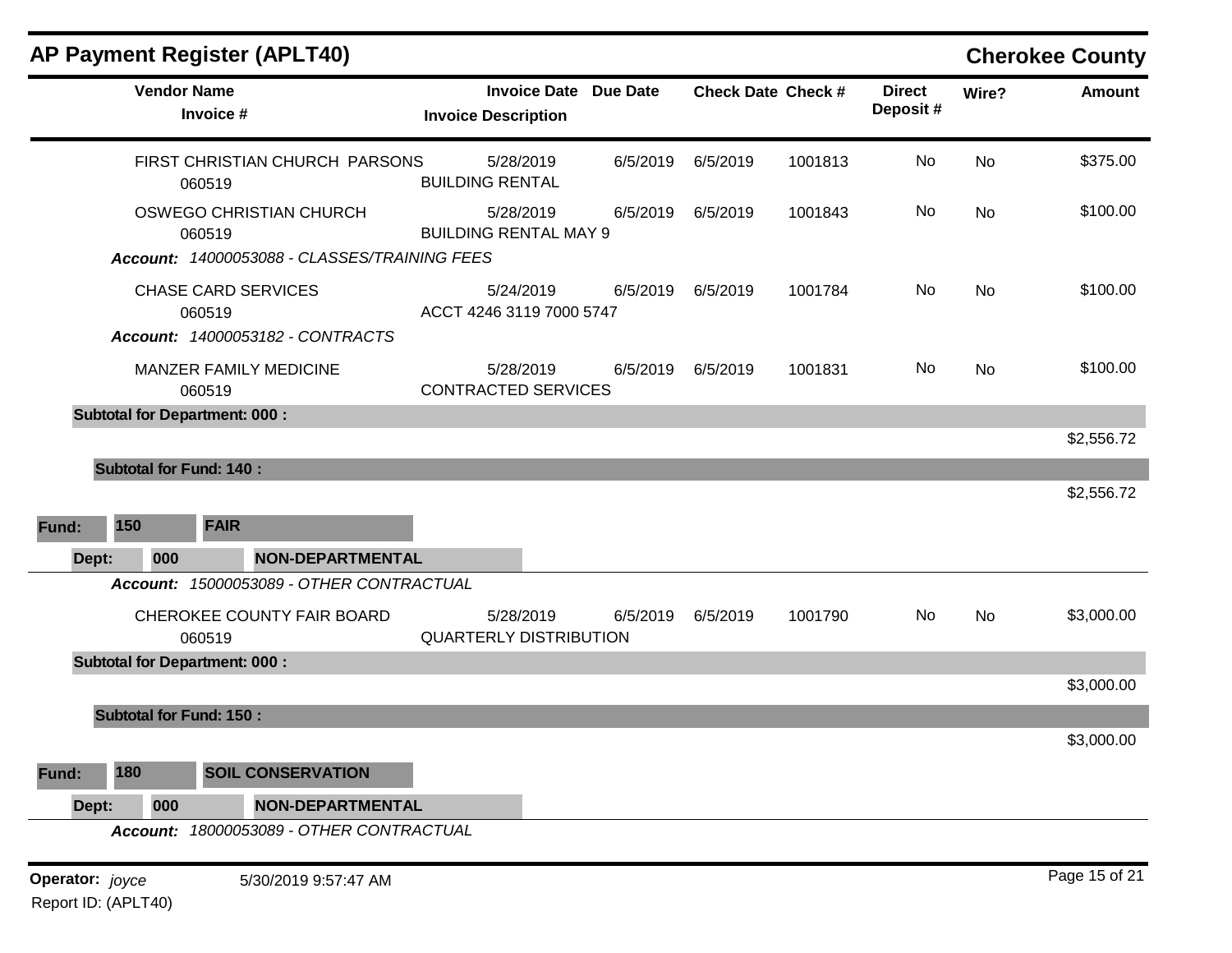|                 |                                      |           | <b>AP Payment Register (APLT40)</b>      |                                                            |          |                           |         |                           |           | <b>Cherokee County</b> |
|-----------------|--------------------------------------|-----------|------------------------------------------|------------------------------------------------------------|----------|---------------------------|---------|---------------------------|-----------|------------------------|
|                 | <b>Vendor Name</b>                   | Invoice # |                                          | <b>Invoice Date Due Date</b><br><b>Invoice Description</b> |          | <b>Check Date Check #</b> |         | <b>Direct</b><br>Deposit# | Wire?     | <b>Amount</b>          |
|                 |                                      | 060519    | CHEROKEE COUNTY SOIL CONSERVATION        | 5/28/2019<br><b>QUARTERLY DISTRIBUTION</b>                 | 6/5/2019 | 6/5/2019                  | 1001791 | <b>No</b>                 | <b>No</b> | \$6,250.00             |
|                 | <b>Subtotal for Department: 000:</b> |           |                                          |                                                            |          |                           |         |                           |           |                        |
|                 |                                      |           |                                          |                                                            |          |                           |         |                           |           | \$6,250.00             |
|                 | <b>Subtotal for Fund: 180:</b>       |           |                                          |                                                            |          |                           |         |                           |           | \$6,250.00             |
| Fund:           | 200                                  |           | <b>MENTAL HEALTH</b>                     |                                                            |          |                           |         |                           |           |                        |
| Dept:           | 000                                  |           | <b>NON-DEPARTMENTAL</b>                  |                                                            |          |                           |         |                           |           |                        |
|                 |                                      |           | Account: 20000053089 - OTHER CONTRACTUAL |                                                            |          |                           |         |                           |           |                        |
|                 |                                      | 060519    | SPRINGRIVER MENTAL HEALTH & WELLNE       | 5/28/2019<br><b>QUARTERLY DISTRIBUTION</b>                 | 6/5/2019 | 6/5/2019                  | 1001854 | No                        | No        | \$30,364.25            |
|                 | <b>Subtotal for Department: 000:</b> |           |                                          |                                                            |          |                           |         |                           |           |                        |
|                 |                                      |           |                                          |                                                            |          |                           |         |                           |           | \$30,364.25            |
|                 | <b>Subtotal for Fund: 200:</b>       |           |                                          |                                                            |          |                           |         |                           |           |                        |
|                 |                                      |           |                                          |                                                            |          |                           |         |                           |           | \$30,364.25            |
| Fund:           | 210                                  |           | <b>MENTAL RETARDATION</b>                |                                                            |          |                           |         |                           |           |                        |
| Dept:           | 000                                  |           | <b>NON-DEPARTMENTAL</b>                  |                                                            |          |                           |         |                           |           |                        |
|                 |                                      |           | Account: 21000053089 - OTHER CONTRACTUAL |                                                            |          |                           |         |                           |           |                        |
|                 | <b>CLASS LTD</b>                     | 060519    |                                          | 5/28/2019<br><b>QUARTERLY DISTRIBUTION</b>                 | 6/5/2019 | 6/5/2019                  | 1001798 | No                        | <b>No</b> | \$27,864.25            |
|                 | <b>Subtotal for Department: 000:</b> |           |                                          |                                                            |          |                           |         |                           |           |                        |
|                 |                                      |           |                                          |                                                            |          |                           |         |                           |           | \$27,864.25            |
|                 | <b>Subtotal for Fund: 210:</b>       |           |                                          |                                                            |          |                           |         |                           |           | \$27,864.25            |
| Fund:           | 220                                  |           | <b>AMBULANCE</b>                         |                                                            |          |                           |         |                           |           |                        |
|                 |                                      |           |                                          |                                                            |          |                           |         |                           |           |                        |
| Operator: joyce | Report ID: (APLT40)                  |           | 5/30/2019 9:57:47 AM                     |                                                            |          |                           |         |                           |           | Page 16 of 21          |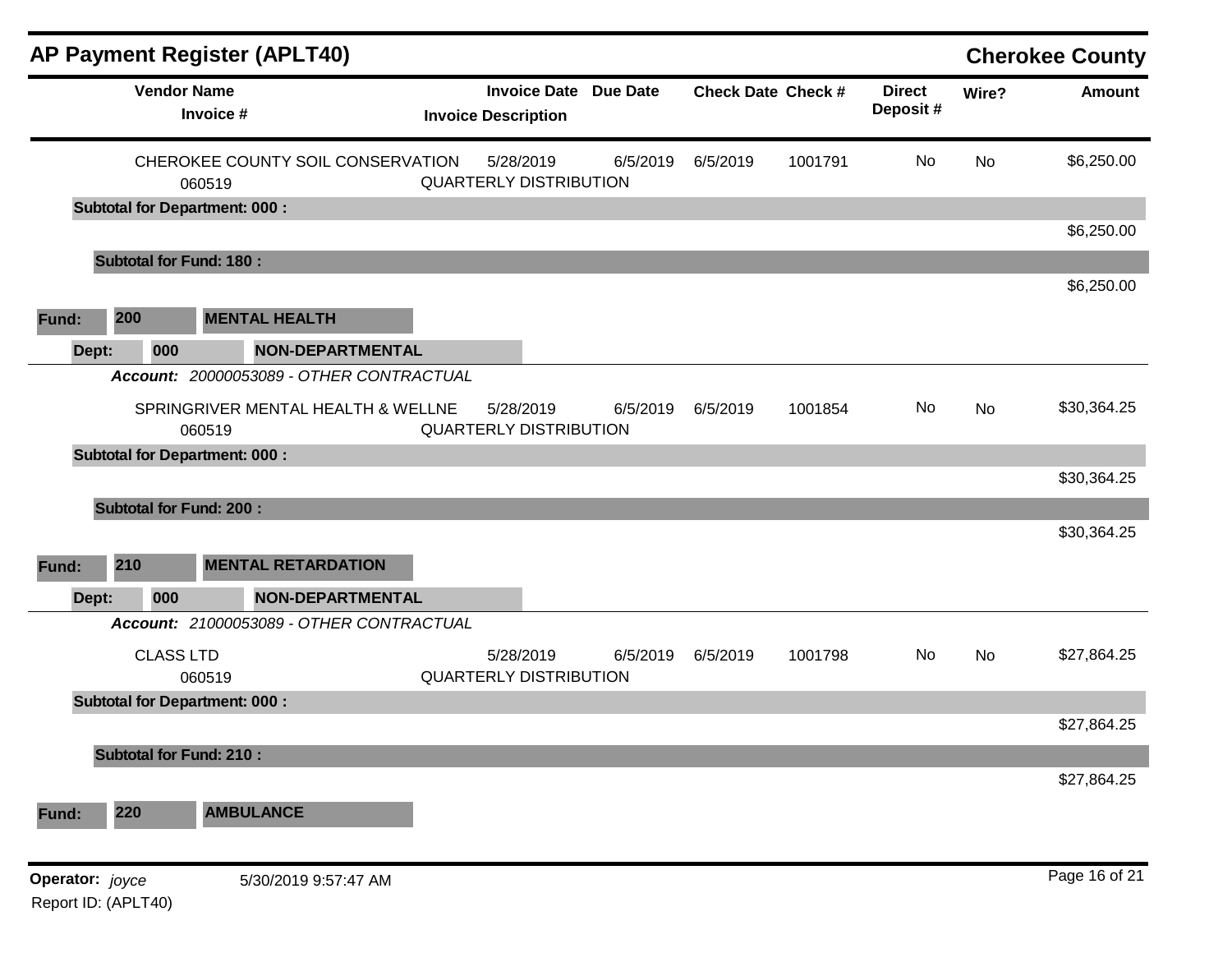|                        |                                | <b>AP Payment Register (APLT40)</b>          |                      |                                                            |          |                           |         |                           |       | <b>Cherokee County</b> |
|------------------------|--------------------------------|----------------------------------------------|----------------------|------------------------------------------------------------|----------|---------------------------|---------|---------------------------|-------|------------------------|
|                        | <b>Vendor Name</b>             | Invoice #                                    |                      | <b>Invoice Date Due Date</b><br><b>Invoice Description</b> |          | <b>Check Date Check #</b> |         | <b>Direct</b><br>Deposit# | Wire? | <b>Amount</b>          |
| Dept:                  | 000                            | <b>NON-DEPARTMENTAL</b>                      |                      |                                                            |          |                           |         |                           |       |                        |
|                        |                                | Account: 22000053089 - OTHER CONTRACTUAL     |                      |                                                            |          |                           |         |                           |       |                        |
|                        |                                | CHEROKEE COUNTY AMBULANCE-DIST #1<br>060519  |                      | 5/28/2019<br><b>MONTHLY SUBSIDY</b>                        | 6/5/2019 | 6/5/2019                  | 1001785 | No                        | No    | \$16,877.33            |
|                        |                                | CHEROKEE COUNTY AMBULANCE-DIST #2<br>060519  |                      | 5/28/2019<br><b>MONTHLY SUBSIDY</b>                        | 6/5/2019 | 6/5/2019                  | 1001786 | No                        | No    | \$16,877.33            |
|                        |                                | CHEROKEE COUNTY AMBULANCE-DIST #3<br>060519  |                      | 5/28/2019<br><b>MONTHLY SUBSIDY</b>                        | 6/5/2019 | 6/5/2019                  | 1001787 | No                        | No    | \$14,477.33            |
|                        |                                | <b>Subtotal for Department: 000:</b>         |                      |                                                            |          |                           |         |                           |       |                        |
|                        |                                |                                              |                      |                                                            |          |                           |         |                           |       | \$48,231.99            |
|                        | <b>Subtotal for Fund: 220:</b> |                                              |                      |                                                            |          |                           |         |                           |       |                        |
|                        |                                |                                              |                      |                                                            |          |                           |         |                           |       | \$48,231.99            |
| Fund:                  | 224                            | <b>CHEROKEE COUNTY 911</b>                   |                      |                                                            |          |                           |         |                           |       |                        |
| Dept:                  | 000                            | <b>NON-DEPARTMENTAL</b>                      |                      |                                                            |          |                           |         |                           |       |                        |
|                        |                                | Account: 22400053300 - MISC PAID OUT         |                      |                                                            |          |                           |         |                           |       |                        |
|                        |                                | PRIORITY DISPATCH                            |                      | 5/23/2019                                                  | 6/5/2019 | 6/5/2019                  | 1001845 | No                        | No    | \$160.24               |
|                        |                                | SIN225265                                    | <b>INV SIN225265</b> |                                                            |          |                           |         |                           |       |                        |
|                        |                                | <b>Subtotal for Department: 000:</b>         |                      |                                                            |          |                           |         |                           |       |                        |
|                        |                                |                                              |                      |                                                            |          |                           |         |                           |       | \$160.24               |
|                        | <b>Subtotal for Fund: 224:</b> |                                              |                      |                                                            |          |                           |         |                           |       |                        |
|                        |                                |                                              |                      |                                                            |          |                           |         |                           |       | \$160.24               |
| Fund:                  | 230                            | <b>APPRAISER COSTS</b>                       |                      |                                                            |          |                           |         |                           |       |                        |
| Dept:                  | 000                            | <b>NON-DEPARTMENTAL</b>                      |                      |                                                            |          |                           |         |                           |       |                        |
|                        |                                | Account: 23000053025 - PARTS/VEHICLE REPAIRS |                      |                                                            |          |                           |         |                           |       |                        |
|                        |                                | NATALINIS AUTOMOTIVE<br>702668               | <b>INV 143308</b>    | 5/22/2019                                                  | 6/5/2019 | 6/5/2019                  | 1001838 | No                        | No    | \$30.70                |
| <b>Operator:</b> joyce |                                | 5/30/2019 9:57:47 AM                         |                      |                                                            |          |                           |         |                           |       | Page 17 of 21          |

Report ID: (APLT40)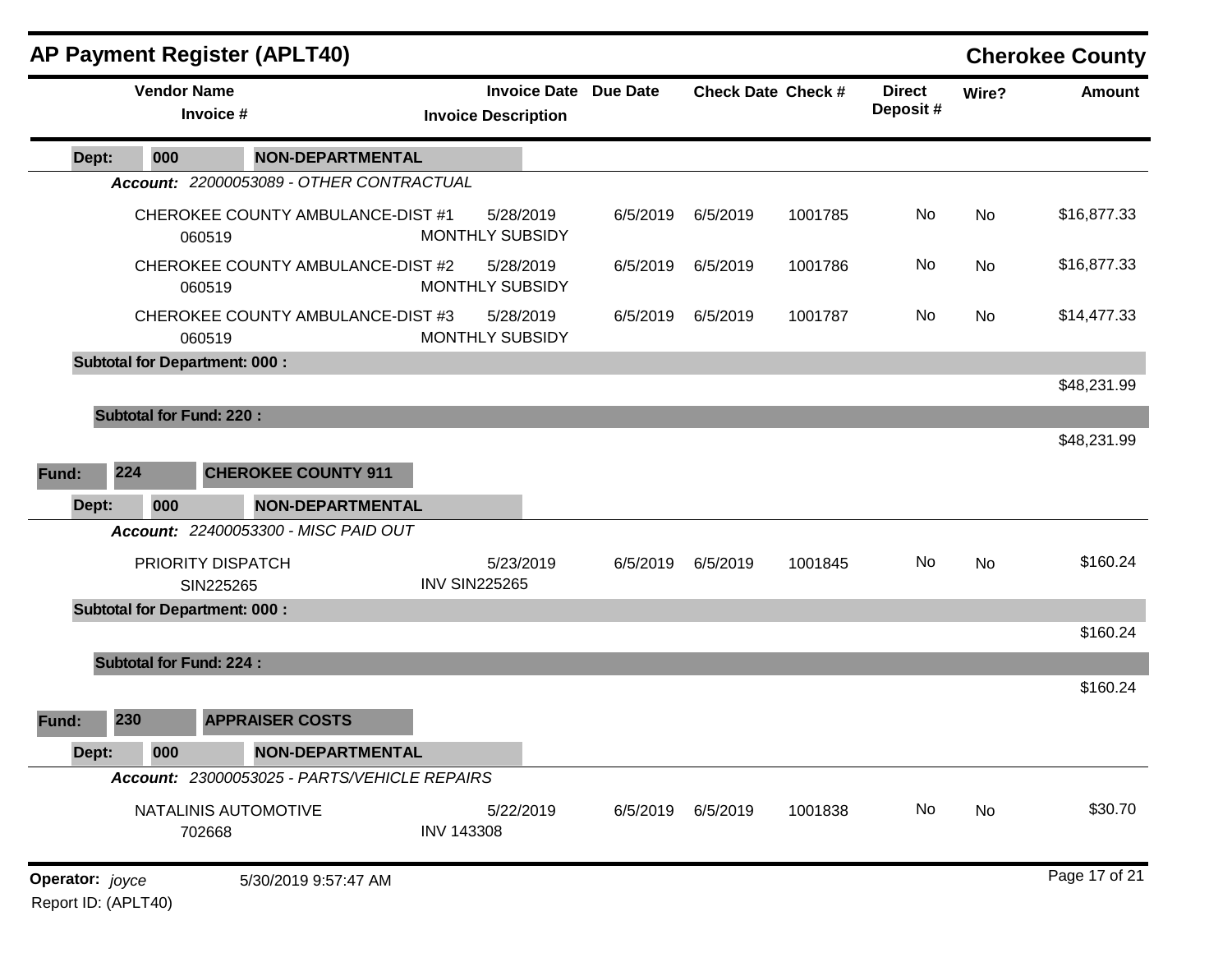|                 |                                      |                                 | <b>AP Payment Register (APLT40)</b>         |                                                            |          |          |                           |                            |       | <b>Cherokee County</b> |
|-----------------|--------------------------------------|---------------------------------|---------------------------------------------|------------------------------------------------------------|----------|----------|---------------------------|----------------------------|-------|------------------------|
|                 |                                      | <b>Vendor Name</b><br>Invoice # |                                             | <b>Invoice Date Due Date</b><br><b>Invoice Description</b> |          |          | <b>Check Date Check #</b> | <b>Direct</b><br>Deposit # | Wire? | <b>Amount</b>          |
|                 | <b>Subtotal for Department: 000:</b> |                                 |                                             |                                                            |          |          |                           |                            |       | \$30.70                |
|                 | <b>Subtotal for Fund: 230:</b>       |                                 |                                             |                                                            |          |          |                           |                            |       |                        |
| Fund:           | 260                                  |                                 | <b>EMPLOYEE BENEFITS</b>                    |                                                            |          |          |                           |                            |       | \$30.70                |
| Dept:           |                                      | 000                             | <b>NON-DEPARTMENTAL</b>                     |                                                            |          |          |                           |                            |       |                        |
|                 |                                      |                                 | <b>Account: 26000053216 - VSP Insurance</b> |                                                            |          |          |                           |                            |       |                        |
|                 |                                      | 060519 BEN                      | <b>VISION SERVICE PLAN</b>                  | 5/22/2019<br>ACCT 300864800001                             | 6/5/2019 | 6/5/2019 | 1001862                   | No                         | No    | \$1,512.01             |
|                 | <b>Subtotal for Department: 000:</b> |                                 |                                             |                                                            |          |          |                           |                            |       | \$1,512.01             |
|                 | <b>Subtotal for Fund: 260:</b>       |                                 |                                             |                                                            |          |          |                           |                            |       |                        |
|                 |                                      |                                 |                                             |                                                            |          |          |                           |                            |       | \$1,512.01             |
| Fund:           | 300                                  |                                 | <b>SERVICE FOR ELDERLY</b>                  |                                                            |          |          |                           |                            |       |                        |
| Dept:           |                                      | 000                             | <b>NON-DEPARTMENTAL</b>                     |                                                            |          |          |                           |                            |       |                        |
|                 |                                      |                                 | Account: 30000053072 - GAS, ELECTRIC, WATER |                                                            |          |          |                           |                            |       |                        |
|                 |                                      | 060519 EL1                      | EMPIRE DISTRICT ELECTRIC COMPANY            | 5/28/2019<br>ACCT 124991-59-7                              | 6/5/2019 | 6/5/2019 | 1001809                   | No                         | No    | \$94.82                |
|                 |                                      | 060519 EL                       | EMPIRE DISTRICT ELECTRIC COMPANY            | 5/24/2019<br>ACCT 828267-31-0                              | 6/5/2019 | 6/5/2019 | 1001809                   | No                         | No    | \$29.37                |
|                 | <b>Subtotal for Department: 000:</b> |                                 |                                             |                                                            |          |          |                           |                            |       |                        |
|                 |                                      |                                 |                                             |                                                            |          |          |                           |                            |       | \$124.19               |
|                 | <b>Subtotal for Fund: 300:</b>       |                                 |                                             |                                                            |          |          |                           |                            |       | \$124.19               |
| Fund:           | 304                                  |                                 | <b>SPIDER PROGRAM</b>                       |                                                            |          |          |                           |                            |       |                        |
| Operator: joyce |                                      |                                 | 5/30/2019 9:57:47 AM                        |                                                            |          |          |                           |                            |       | Page 18 of 21          |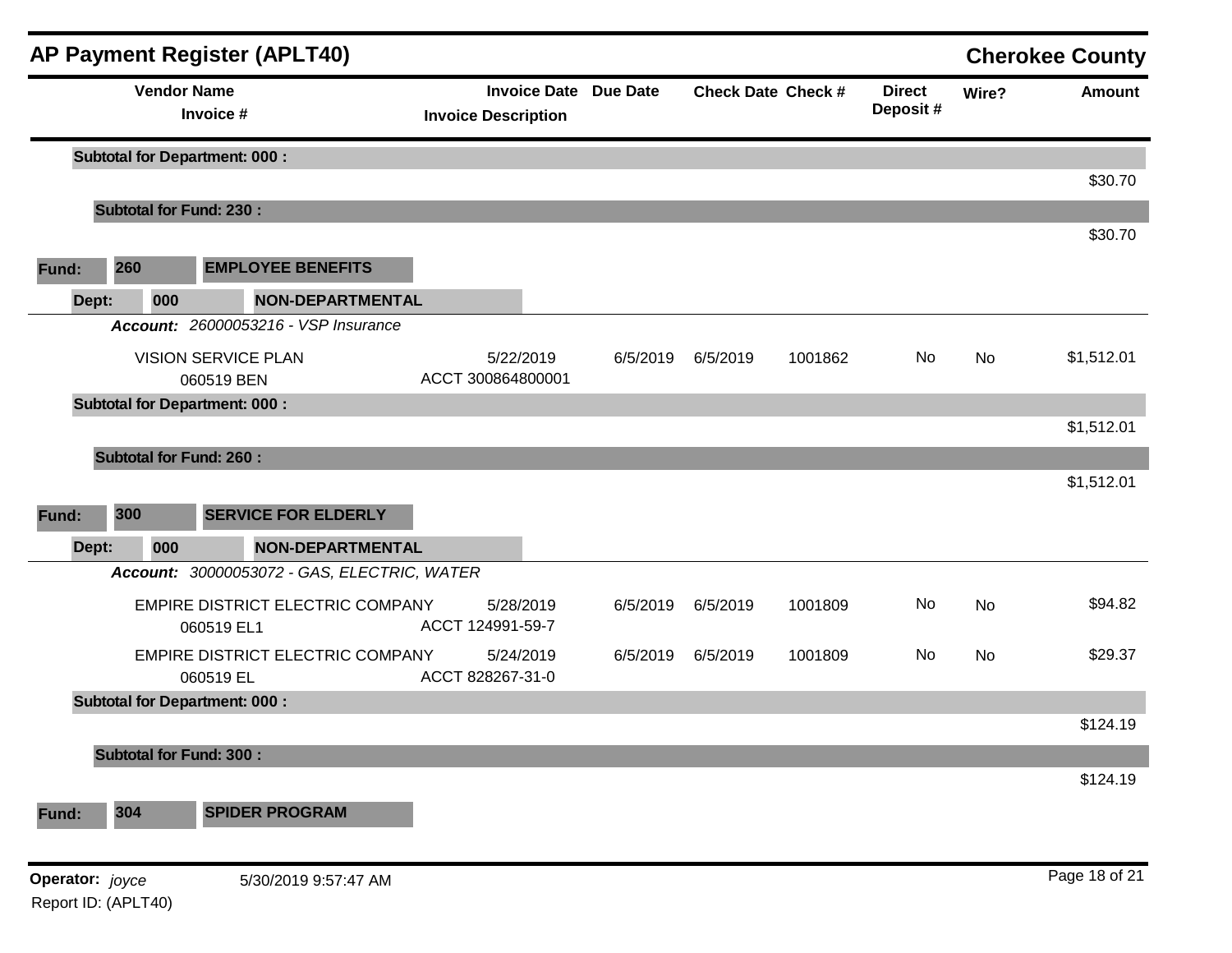|                                    |                                      | <b>AP Payment Register (APLT40)</b>                     |                            |                                       |                                       |                           |         |                           |           | <b>Cherokee County</b> |
|------------------------------------|--------------------------------------|---------------------------------------------------------|----------------------------|---------------------------------------|---------------------------------------|---------------------------|---------|---------------------------|-----------|------------------------|
| <b>Vendor Name</b><br>Invoice #    |                                      |                                                         | <b>Invoice Description</b> |                                       | <b>Invoice Date Due Date</b>          | <b>Check Date Check #</b> |         | <b>Direct</b><br>Deposit# | Wire?     | <b>Amount</b>          |
| Dept:                              | 000                                  | <b>NON-DEPARTMENTAL</b>                                 |                            |                                       |                                       |                           |         |                           |           |                        |
|                                    |                                      | Account: 30400053300 - MISC PAID OUT                    |                            |                                       |                                       |                           |         |                           |           |                        |
|                                    | 1302031532                           | NEWEGG BUSINESS, INC                                    |                            | 5/22/2019                             | IN 1302031532, 1302032101, 1302033332 | 6/5/2019 6/5/2019         | 1001841 | No.                       | No        | \$59.99                |
| NEWEGG BUSINESS, INC<br>1302031532 |                                      |                                                         | 5/22/2019                  | IN 1302031532, 1302032101, 1302033332 | 6/5/2019 6/5/2019                     | 1001841                   | No      | <b>No</b>                 | \$305.32  |                        |
|                                    | 1302031532                           | NEWEGG BUSINESS, INC                                    |                            | 5/22/2019                             | IN 1302031532, 1302032101, 1302033332 | 6/5/2019 6/5/2019         | 1001841 | No                        | <b>No</b> | \$489.99               |
|                                    | <b>Subtotal for Department: 000:</b> |                                                         |                            |                                       |                                       |                           |         |                           |           |                        |
|                                    |                                      |                                                         |                            |                                       |                                       |                           |         |                           |           | \$855.30               |
| 330<br>Fund:<br>Dept:              | 000                                  | <b>SEWER DISTRICT#1 OPER</b><br><b>NON-DEPARTMENTAL</b> |                            |                                       |                                       |                           |         |                           |           | \$855.30               |
|                                    |                                      | Account: 33000053089 - OTHER CONTRACTUAL                |                            |                                       |                                       |                           |         |                           |           |                        |
|                                    | <b>SJE RHOMBUS</b>                   | 99325316 SEWER                                          | INV #99325316              | 5/11/2019                             | 6/5/2019                              | 6/5/2019                  | 1001849 | <b>No</b>                 | <b>No</b> | \$120.00               |
|                                    |                                      | <b>WARSTLER EXCAVATING</b><br>3603 SEWER                | INV #3603                  | 5/8/2019                              | 6/5/2019                              | 6/5/2019                  | 1001863 | <b>No</b>                 | <b>No</b> | \$979.83               |
|                                    | <b>COPY PRODUCTS INC</b>             | 285578 SEWER                                            | INV #285578                | 5/20/2019                             | 6/5/2019                              | 6/5/2019                  | 1001802 | <b>No</b>                 | <b>No</b> | \$112.17               |
|                                    |                                      | <b>WARSTLER EXCAVATING</b><br><b>3614 SEWER</b>         | INV #3614                  | 5/19/2019                             | 6/5/2019                              | 6/5/2019                  | 1001863 | <b>No</b>                 | No        | \$357.00               |
|                                    | <b>KDHE</b>                          | M-NE73-OO02 SEWER                                       | M-NE73-OO02 PERMIT         | 5/20/2019                             | 6/5/2019                              | 6/5/2019                  | 1001826 | <b>No</b>                 | <b>No</b> | \$185.00               |
|                                    | <b>Subtotal for Department: 000:</b> |                                                         |                            |                                       |                                       |                           |         |                           |           |                        |
|                                    |                                      |                                                         |                            |                                       |                                       |                           |         |                           |           | \$1,754.00             |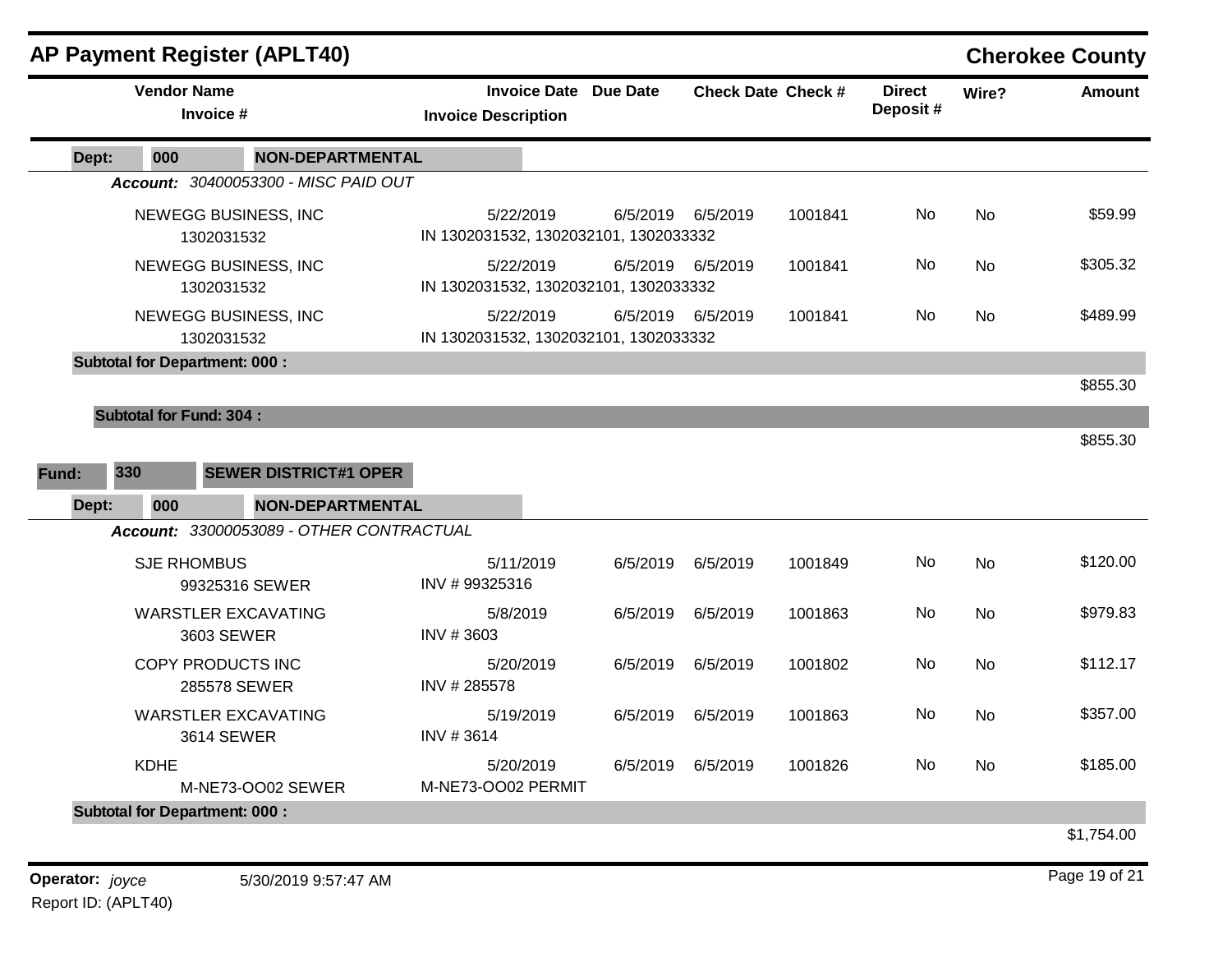| <b>AP Payment Register (APLT40)</b> |                                                            |                                   |                           |       | <b>Cherokee County</b> |
|-------------------------------------|------------------------------------------------------------|-----------------------------------|---------------------------|-------|------------------------|
| <b>Vendor Name</b><br>Invoice #     | <b>Invoice Date Due Date</b><br><b>Invoice Description</b> | <b>Check Date Check #</b>         | <b>Direct</b><br>Deposit# | Wire? | <b>Amount</b>          |
| <b>Subtotal for Fund: 330:</b>      |                                                            |                                   |                           |       |                        |
|                                     |                                                            |                                   |                           |       | \$1,754.00             |
|                                     |                                                            | Total for Bank 1 Account 1120298: |                           |       | \$499,553.94           |
|                                     |                                                            | ***** Total Invoices Paid:        |                           |       | \$499,553.94           |